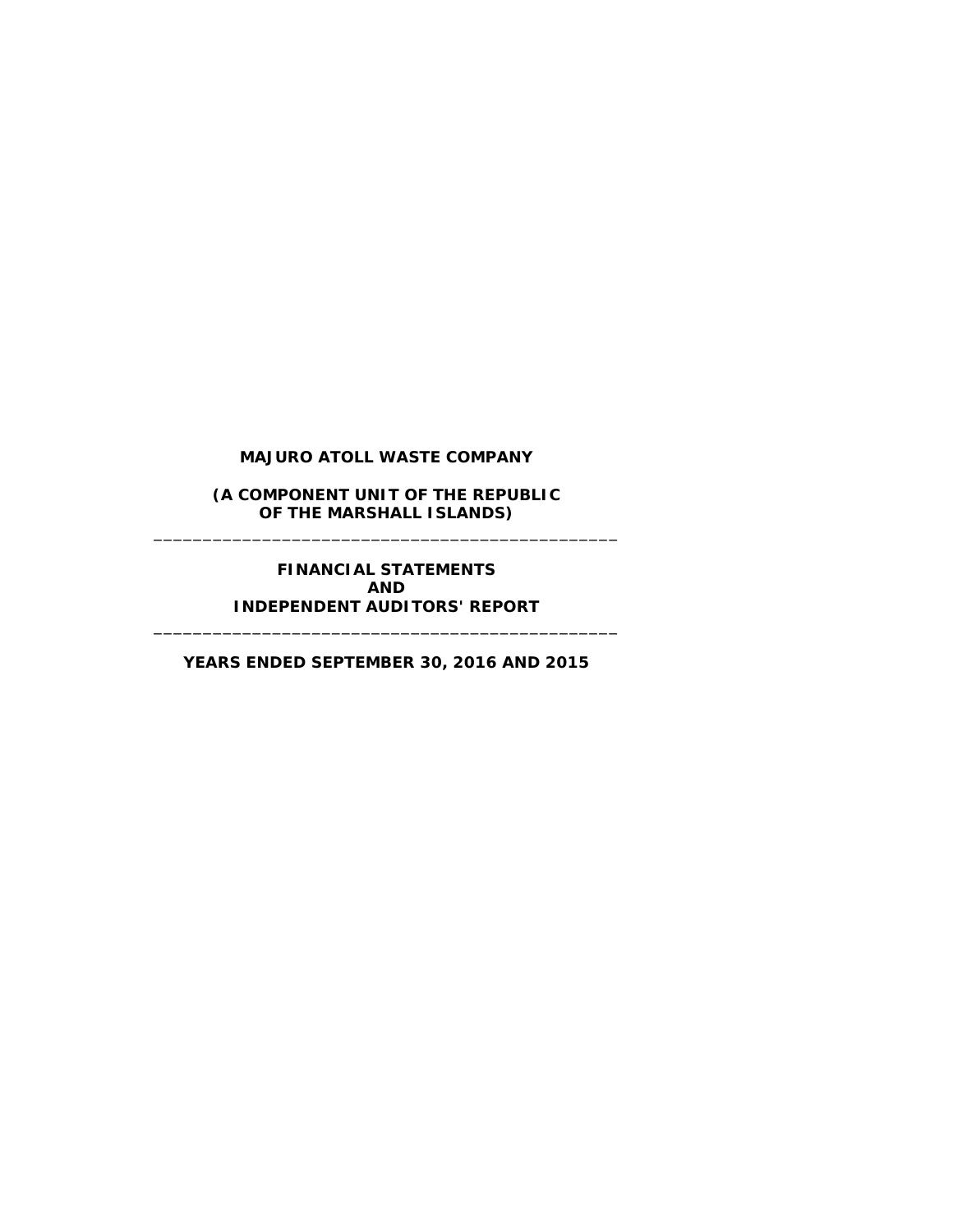Years Ended September 30, 2016 and 2015 Table of Contents

|              |                                                                                                                                                                                            | <u>Page No.</u> |
|--------------|--------------------------------------------------------------------------------------------------------------------------------------------------------------------------------------------|-----------------|
| $\mathbf{L}$ | INDEPENDENT AUDITORS' REPORT                                                                                                                                                               | 1               |
| $\Pi$ .      | MANAGEMENT'S DISCUSSION AND ANALYSIS                                                                                                                                                       | 3               |
| HL.          | <b>FINANCIAL STATEMENTS:</b>                                                                                                                                                               |                 |
|              | Statements of Net Position                                                                                                                                                                 | 8               |
|              | Statements of Revenues, Expenses and Changes in Net Position                                                                                                                               | 9               |
|              | <b>Statements of Cash Flows</b>                                                                                                                                                            | 10              |
|              | Notes to Financial Statements                                                                                                                                                              | 11              |
| IV.          | INDEPENDENT AUDITORS' REPORT ON COMPLIANCE WITH<br><b>LAWS AND REGULATIONS</b>                                                                                                             |                 |
|              | Independent Auditors' Report on Internal Control Over Financial<br>Reporting and on Compliance and Other Matters Based on an<br>Audit of Financial Statements Performed in Accordance with |                 |
|              | Government Auditing Standards                                                                                                                                                              | 20              |
|              | Schedule of Findings and Responses                                                                                                                                                         | 22              |
|              | Unresolved Prior Year Findings                                                                                                                                                             | 25              |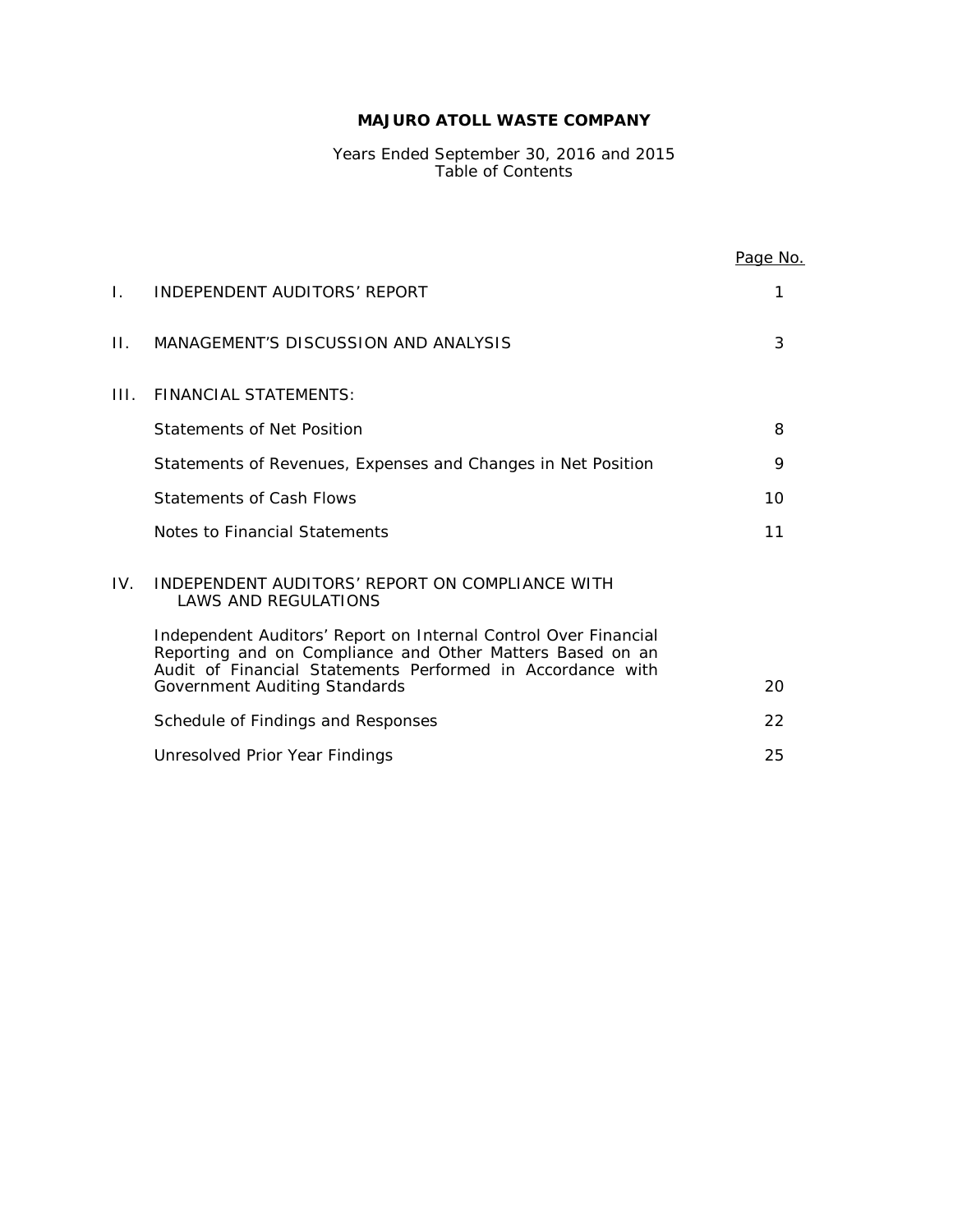

Deloitte & Touche LLP 361 South Marine Corps Drive Tamuning, GU 96913 USA

Tel: +1 (671) 646-3884 Fax: +1 (671) 649-4265

www.deloitte.com

## **INDEPENDENT AUDITORS' REPORT**

Board of Directors Majuro Atoll Waste Company:

#### **Report on the Financial Statements**

We have audited the accompanying financial statements of the Majuro Atoll Waste Company (MAWC), a component unit of the Republic of the Marshall Islands, which comprise the statements of net position as of September 30, 2016 and 2015, and the related statements of revenues, expenses, and changes in net position and of cash flows for the years then ended, and the related notes to the financial statements.

#### *Management's Responsibility for the Financial Statements*

Management is responsible for the preparation and fair presentation of these financial statements in accordance with accounting principles generally accepted in the United States of America; this includes the design, implementation, and maintenance of internal control relevant to the preparation and fair presentation of financial statements that are free from material misstatement, whether due to fraud or error.

#### *Auditors' Responsibility*

Our responsibility is to express an opinion on these financial statements based on our audits. We conducted our audits in accordance with auditing standards generally accepted in the United States of America and the standards applicable to financial audits contained in *Government Auditing Standards,* issued by the Comptroller General of the United States. Those standards require that we plan and perform the audit to obtain reasonable assurance about whether the financial statements are free from material misstatement.

An audit involves performing procedures to obtain audit evidence about the amounts and disclosures in the financial statements. The procedures selected depend on the auditor's judgment, including the assessment of the risks of material misstatement of the financial statements, whether due to fraud or error. In making those risk assessments, the auditor considers internal control relevant to the entity's preparation and fair presentation of the financial statements in order to design audit procedures that are appropriate in the circumstances, but not for the purpose of expressing an opinion on the effectiveness of the entity's internal control. Accordingly, we express no such opinion. An audit also includes evaluating the appropriateness of accounting policies used and the reasonableness of significant accounting estimates made by management, as well as evaluating the overall presentation of the financial statements.

We believe that the audit evidence we have obtained is sufficient and appropriate to provide a basis for our audit opinion.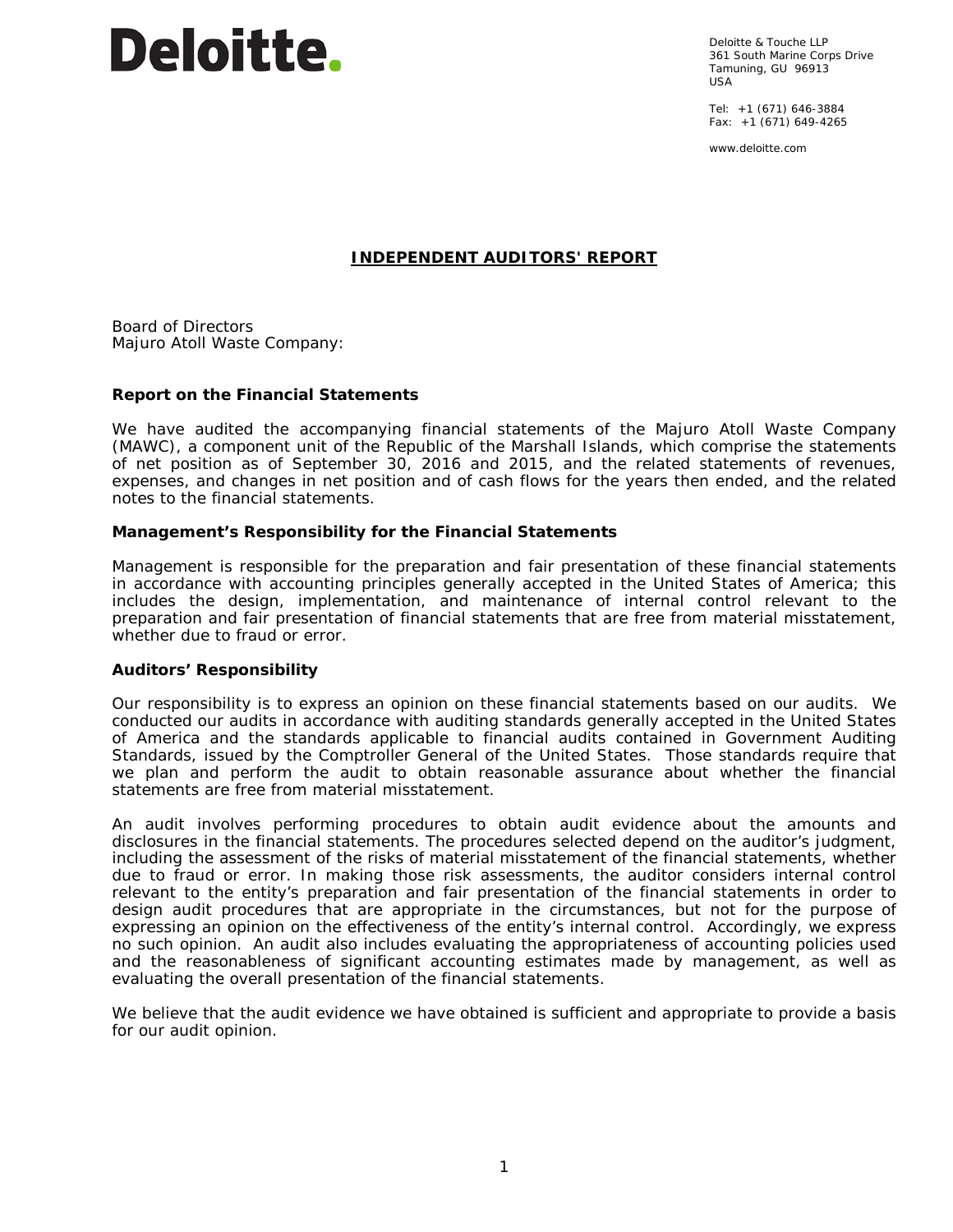# Deloitte.

# *Opinion*

In our opinion, the financial statements referred to above present fairly, in all material respects, the financial position of the Majuro Atoll Waste Company as of September 30, 2016 and 2015, and the results of its operations and its cash flows for the years then ended in accordance with accounting principles generally accepted in the United States of America.

## **Emphasis-of-Matter**

## *Going Concern*

The accompanying financial statements have been prepared assuming that MAWC will continue as a going concern. As discussed in Note 9 to the financial statements, MAWC's recurring losses from operations raise substantial doubt about its ability to continue as a going concern. Management's plans concerning this matter are also discussed in Note 9 to the financial statements. The financial statements do not include any adjustments that might result from the outcome of this uncertainty. Our opinion is not modified with respect to this matter.

## *Other Matters*

## *Required Supplementary Information*

Accounting principles generally accepted in the United States of America require that the management's discussion and analysis on pages 3 to 7 be presented to supplement the financial statements. Such information, although not a part of the financial statements, is required by the Governmental Accounting Standards Board who considers it to be an essential part of financial reporting for placing the financial statements in an appropriate operational, economic, or historical context. We have applied certain limited procedures to the required supplementary information in accordance with auditing standards generally accepted in the United States of America, which consisted of inquiries of management about the methods of preparing the information and comparing the information for consistency with management's responses to our inquiries, the financial statements, and other knowledge we obtained during our audit of the financial statements. We do not express an opinion or provide any assurance on the information because the limited procedures do not provide us with sufficient evidence to express an opinion or provide any assurance.

## **Other Reporting Required by** *Government Auditing Standards*

In accordance with *Government Auditing Standards*, we have also issued our report dated June 16, 2017, on our consideration of MAWC's internal control over financial reporting and on our tests of its compliance with certain provisions of laws, regulations, contracts, and grant agreements and other matters. The purpose of that report is to describe the scope of our testing of internal control over financial reporting and compliance and the results of that testing, and not to provide an opinion on internal control over financial reporting or on compliance. That report is an integral part of an audit performed in accordance with *Government Auditing Standards* in considering MAWC's internal control over financial reporting and compliance.

Wackell

June 16, 2017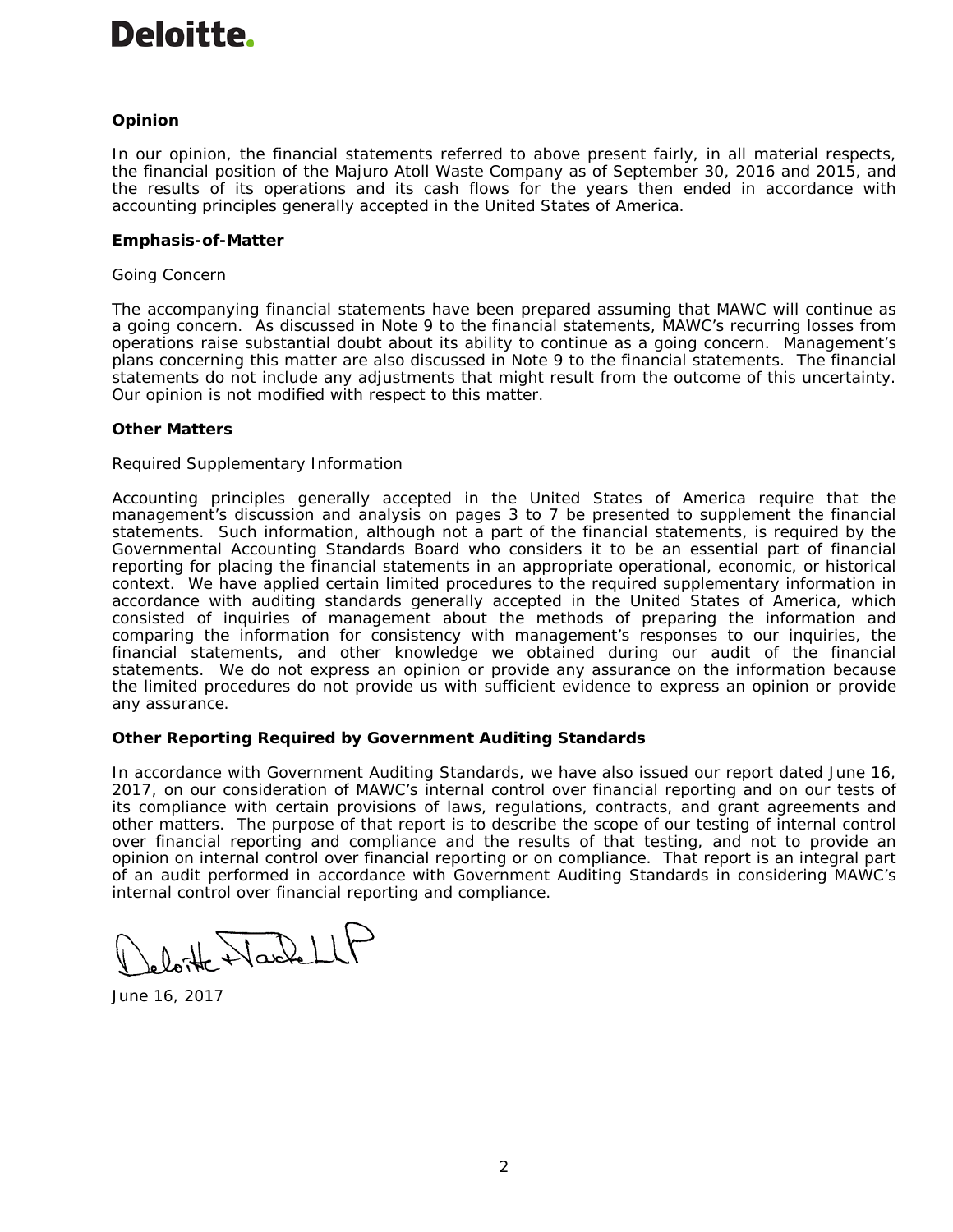Management's Discussion and Analysis Years Ended September 30, 2016 and 2015

## **OVERVIEW**

As management of the Majuro Atoll Waste Company (MAWC), we offer the readers of MAWC's financial statements this narrative overview and analysis of the financial activities of MAWC for the fiscal year ended September 30, 2016, with comparative information provided for 2015. We encourage the readers to consider the information presented here in conjunction with additional information that we have furnished in MAWC's financial statements.

MAWC was established by the Marshall Islands Government in March 2007 to manage landfill operations and provide solid waste services to the residents on Majuro Atoll through collection, disposal and recycling of discarded solid materials in a manner that is safe, efficient, environmentally sound and cost-effective. It operates under the Ministry of Public Works (MPW). Its stakeholders include the Office of Environment Planning & Policy Coordination (OEPPC), the RMI Environmental Protection Authority (RMIEPA), the RMI Ministry of Health (MOH), the Marshall Islands Conservation Society (MICS), and Majuro Atoll Local Government (MalGov).

MAWC is governed by a five-member Board of Directors, chaired by the Secretary of the Ministry of Public Works and managed by 38 employees with the leadership of the General Manager.

The main purpose is to operate the landfill site located on the southeast section of the island and provides regular trash, recycling and composting pick-up to most of the island.

## *Collection Operations*

Trash collection does not take place in all areas of the island due in part to the limited resources available to the waste management operation. Collection is free within the service area with the exception of called special pick-up, commercial waste and construction. Trash collection operations run from Monday to Friday, including holidays. Approximately 20,000-25,000 residents on Majuro atoll are currently receiving trash pick-up service once a week. Collection teams make reasonable effort to inspect contents and screen out organics/green loads so that only trash, metal, glass and cardboard recyclables are placed in the garbage truck. Additionally, the landfill site is open 24 hours daily and receives multiple loads throughout the day of mixed waste from residential which is free of charge and commercial which is charged with gate fee.

#### *Recycling Operations*

Single stream recycling takes place and most materials except for green material are placed in the garbage truck during the weekly collection. Separation of metals, aluminum cans, tires and glass is done by hand at the landfill.

## *Green Materials*

Green material such as grass clippings, branches, coconut husks and palm fronds are asked to be placed separately curb-side for pick-up. This generally takes place; however, some mixed loads are observed. Green material is placed separate from garbage and is then picked up by a different vehicle following the garbage truck. Green material is also deposited in a different part of the landfill and is used for its composting program.

MAWC is subsidized by the RMI-US Compact of Free Association with an average basic annual appropriation of \$320K in which it is required by law to follow the usage agreement as outlined on its sub-award agreement with the RMI Finance Department. In FY16 and FY15, MAWC also received \$315K and \$130K, respectively, subsidy from the government of the Marshall Islands General Fund. Other sources of funds are provided by grants from government and private institutions, and from MAWC's own revenue from operations.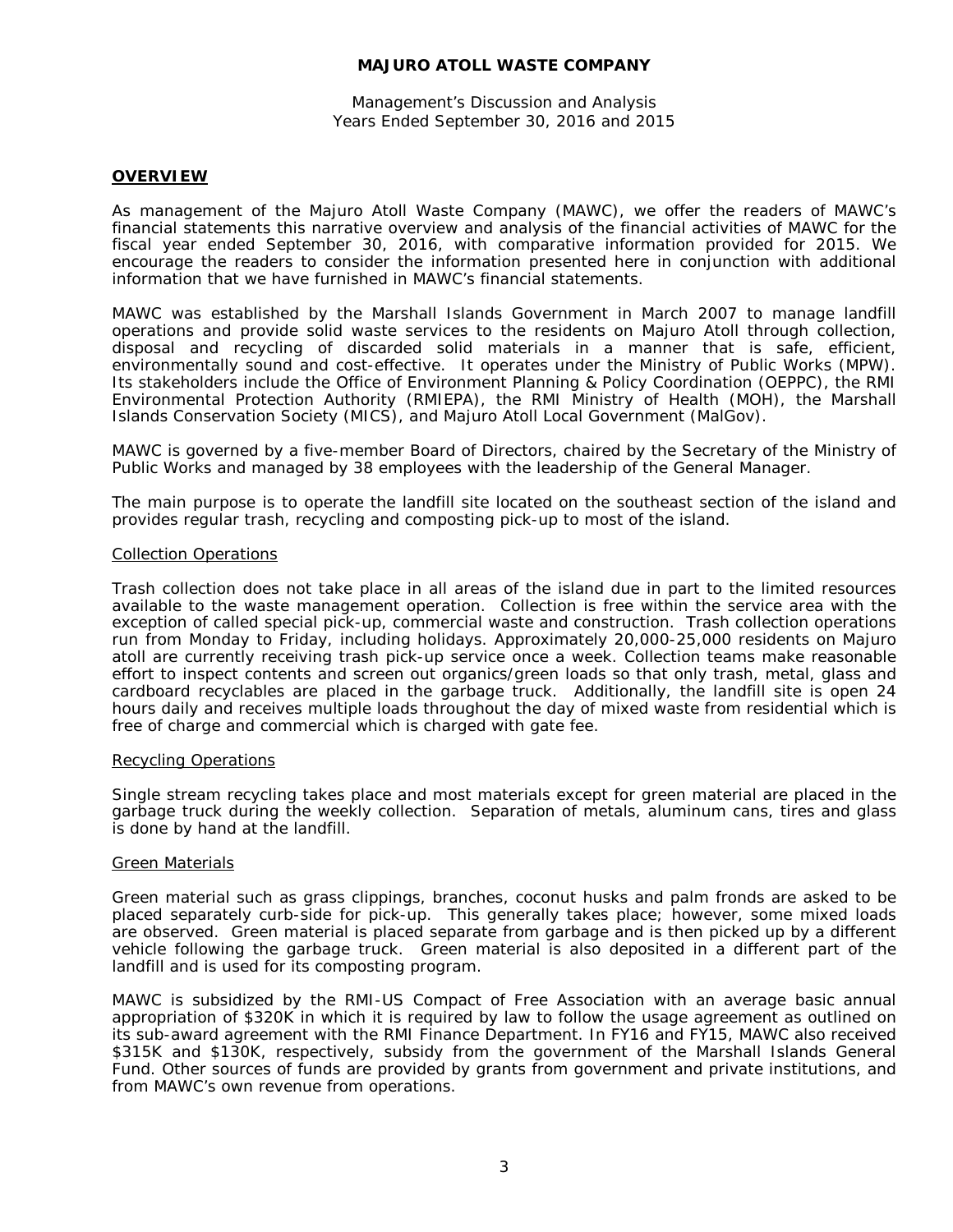Management's Discussion and Analysis, Continued Years Ended September 30, 2016 and 2015

## Operational and Financial Performance

MAWC's results of operations for 2016 have increased its net operating loss by \$22,124 (or 3%) from \$704,828 in 2015 to \$726,952 in 2016. Factors that contributed to the unfavorable results for 2016 are attributed to the increase in operating expenses of \$38,044 (or 4%) from \$862,449 in 2015 to \$900,493 in 2016. This was being offset by an increase in total net operating revenues by \$15,920 (or 10%) from \$157,621 in 2015 to \$173,541 in 2016. Major contributors to the increase in operating revenues were the increase in income from gate fees, bin collection services, sale of recycled and re-used items, sale of exported recyclable materials, and miscellaneous income. The increase in operating expenses were attributed to the increase in repairs and maintenance, which purchases were mostly funded by grants received from Secretariat of the Pacific Regional Environment Programme (SPREP); shipping cost of recycling containers, cans and battery purchases; materials used to recycle items; utilities and communication; vehicle insurance; airfare; and wire transfer fees offset by the decrease in payroll; depreciation; fuel and oil; office and computer supplies; meetings; professional and contractual services; advertising and other miscellaneous expenses.

## **FINANCIAL ANALYSIS OF MAWC**

The Statements of Net Position and the Statements of Revenues, Expenses and Changes in Net Position provide an indication of MAWC's financial condition. MAWC's net position reflect the difference between assets and liabilities. An increase in net position over time typically indicates an improvement in financial condition.

| Assets:                            | 2016            | 2015          | 2014          |
|------------------------------------|-----------------|---------------|---------------|
| Current and other assets           | \$<br>284,305   | \$<br>69,267  | \$<br>69,225  |
| Capital assets                     | 778,749         | 795,593       | 824,995       |
| Total assets                       | \$<br>1,063,054 | \$<br>864,860 | \$<br>894,220 |
| Liabilities:                       |                 |               |               |
| Current and other liabilities      | \$<br>139,490   | \$<br>171,301 | \$<br>172,053 |
| Long-term debt                     | 33,635          | 64,786        | 93,561        |
| <b>Total liabilities</b>           | 173,125         | 236,087       | 265,614       |
| Net position:                      |                 |               |               |
| Net investment in capital assets   | 778,749         | 795,593       | 824,995       |
| Restricted                         | 143,574         |               |               |
| Unrestricted                       | (32, 394)       | (166, 820)    | (196,389)     |
| Total net position                 | 889,929         | 628,773       | 628,606       |
| Total liabilities and net position | \$<br>1,063,054 | \$<br>864,860 | \$<br>894,220 |

A summary of MAWC's Statements of Net Position is presented below: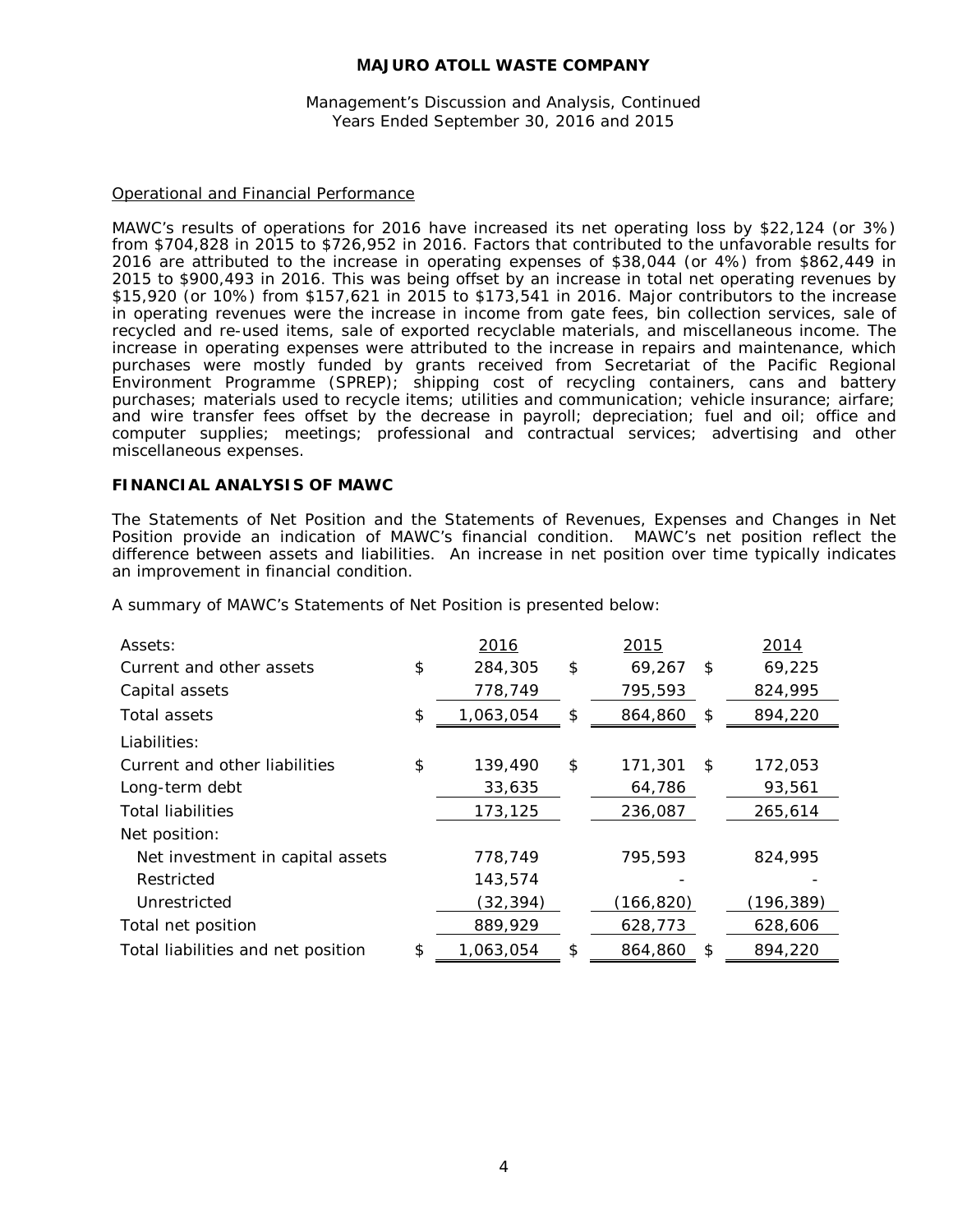Management's Discussion and Analysis, Continued Years Ended September 30, 2016 and 2015

A summary of MAWC's Statements of Revenue, Expenses, and Changes in Net Position is presented below:

|                                  | 2016          | 2015          |    | 2014       |
|----------------------------------|---------------|---------------|----|------------|
| Revenues:                        |               |               |    |            |
| Operating revenues               | \$<br>173.541 | \$<br>157.621 | \$ | 131,036    |
| Nonoperating revenues            | 787,376       | 509,598       |    | 325,000    |
| Capital grants and contributions | 204,801       | 201,842       |    | 104,965    |
| Total revenues                   | 1,165,718     | 869,061       |    | 561,001    |
|                                  |               |               |    |            |
| Expenses:                        |               |               |    |            |
| Operating expenses               | 900,493       | 862.449       |    | 872,153    |
| Nonoperating expenses            | 4,069         | 6,445         |    | 8,781      |
| Total expenses                   | 904,562       | 868,894       |    | 880,934    |
| Change in net position           | \$<br>261,156 | 167           | S  | (319, 933) |

MAWC's total assets increased by \$198,194 (or 23%) from \$864,860 in 2015 to \$1,063,054 in 2016. This increase was primarily due to increase in cash of \$165,047 (or 869%) from \$18,985 in 2015 to \$184,032 in 2016; net receivables of \$7,100 (or 45%) from \$15,798 in 2015 to \$22,898 in 2016; and prepayments of \$42,891 (or 130%) from \$32,984 in 2015 to \$75,875 in 2016. MAWC's total capital assets decreased by \$16,844 (or 2%) from \$795,593 in 2015 to \$778,749 in 2016 was primarily due to current year depreciation of \$223,382 offset by the increase in non-depreciable assets of \$182,444 (or 102%) from \$178,843 in 2015 to \$361,287 in 2016.

Total liabilities decreased by \$62,962 (or 27%) from \$236,087 in 2015 to \$173,125 in 2016. This decrease was mainly attributed to the decrease in loan payable to Bank of Marshall Islands of \$31,151 (or 48%) from \$64,786 in 2015 to \$33,635 in 2016; payable to affiliates of \$15,940 (or 24%) from \$65,926 in 2015 to \$49,986 in 2016, accounts payable of \$5,906 (or 24%) from \$25,126 in 2015 to \$19,220 in 2016, and payroll liabilities of \$17,974 (or 31%) from \$58,828 in 2015 to \$40,854 in 2016. These were offset by increase in payable to employees of \$7,985 (or 39%) from \$20,461 in 2015 to \$28,446 in 2016 and increase in other current liabilities of \$24 (or 2%) from \$960 in 2015 to \$984 in 2016.

MAWC's total revenues (operating, non-operating and capital contributions) increased by \$296,657 (or 34%) from \$869,061 in 2015 to \$1,165,718 in 2016. This increase in operating revenues was attributed to the increase in operating income from waste collection of \$11,917 (or 10%) from \$124,508 in 2015 to \$136,425 in 2016, recycling income of \$2,094 (or 5%) from \$39,190 in 2015 to \$41,284 in 2016 and miscellaneous income of \$666 (or 18%) from \$3,754 in 2015 to \$4,420 in 2016. Provision for doubtful accounts decreased by \$1,243 (or 13%) from \$9,831 in 2015 to \$8,588 in 2016. The increase in non-operating revenues was attributed to the increase in contributions from RepMar of \$184,512 from General Fund for capital acquisition, grants received from SPREP of \$151,426, and grants received from the Japan Embassy of \$130,363. MAWC also received capital contributions from RepMar of \$74,438 for the mobilization of new landfill detailed engineering design professional services.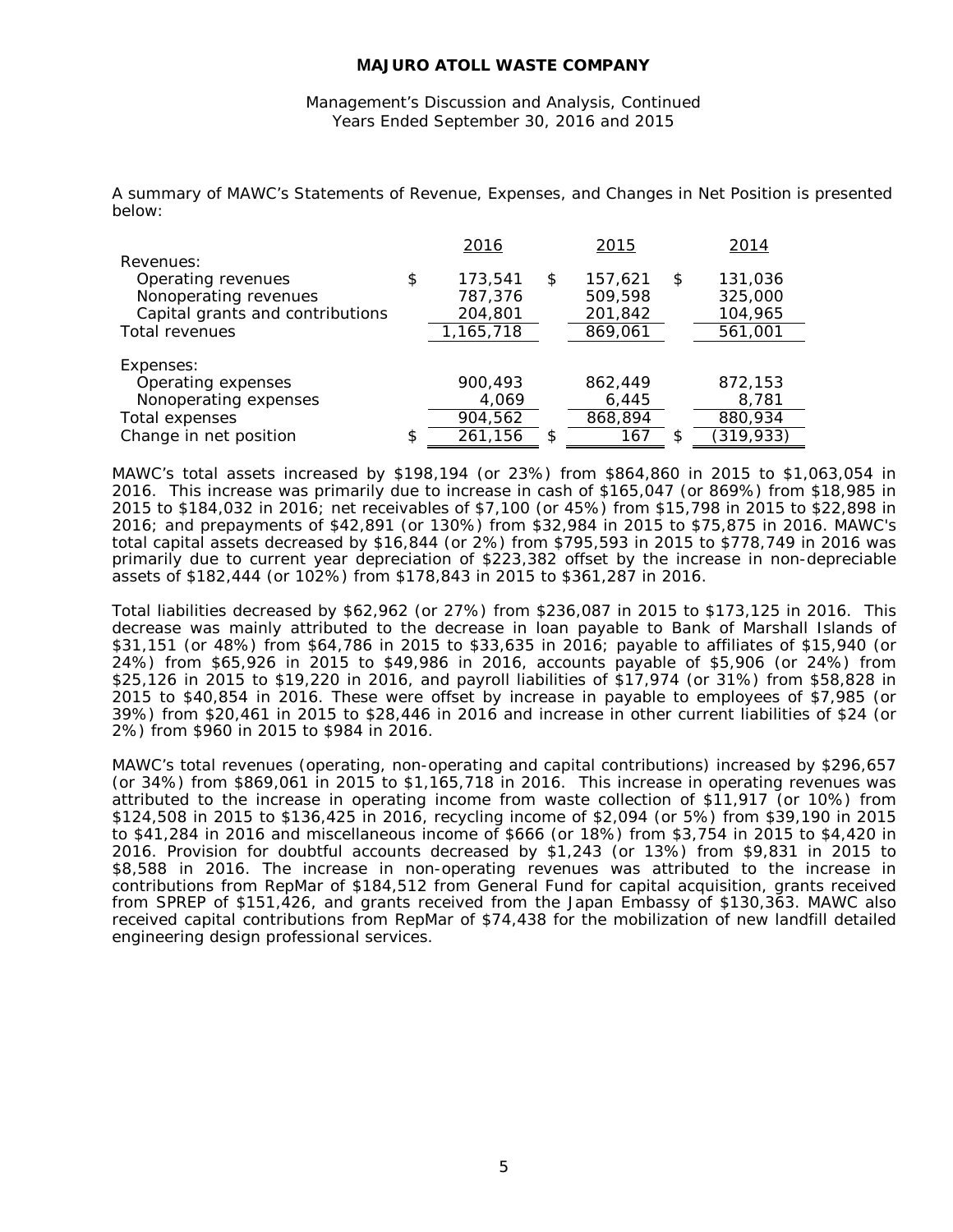## Management's Discussion and Analysis, Continued Years Ended September 30, 2016 and 2015

MAWC's total operating expenses increased by \$38,044 (or 4%) from \$862,449 in 2015 to \$900,493 in 2016. This increase was attributed to the increase in equipment repairs and maintenance, recycling costs, utilities & communication expenses, insurance, travel, and taxes and licenses.

Management's Discussion and Analysis for the year ended September 30, 2015 is set forth in MAWC's report on the audit of financial statements, which is dated August 15, 2016. Such Management's Discussion and Analysis explains the major factors impacting the FY2015 financial statements and can be obtained from MAWC's General Manager via the contact information below.

#### **CAPITAL ASSETS AND LONG-TERM DEBT**

At the end of 2016, MAWC has investments in capital assets, net of accumulated depreciation, of \$778,749, a decrease of \$16,844 (or 2%) from \$795,593 in 2015. As mentioned earlier, this decrease is the result of current year depreciation expense of \$223,382 offset by capital asset additions of \$206,538. These additions pertain to Jenrok landfill design, constructed recycle center as well as recycling equipment and transmission parts for the international loader trucks. Capital assets are summarized in note 4 to the financial statements. Please refer to this note for additional information concerning capital assets.

MAWC entered into a \$120,000 bank loan for the purpose of funding operational requirements. At this time, MAWC has an outstanding payable of \$33,635 due on September 2017. Long-term debt is summarized in note 7 to the financial statements.

#### **ECONOMIC FACTORS AND NEXT YEARS BUDGET AND RATES**

Fiscal Year 2016 Budget

MAWC received:

- \$320,760 operational funding from RepMar that was submitted from the Environmental Protection Authority (EPA) Budget Matrix 2016 under US Compact of Free Association.
- \$315,190 additional operating fund from RepMar's general fund.
- \$600,000 capital and infrastructure funding that is intended for closure of Batkan-Jable site and opening of new dumpsite at Jenrok area.
- \$151,426 from Secretariat of the Pacific Regional Environment Programme or SPREP for purchase of equipment and truck parts, various tires and Iokwe blue bags and shipping of scrap metals to Australia.
- ❖ \$184,512 from RepMar to purchase an incinerator.
- \$130,363 from Japan Grassroot for building the Recycle Center.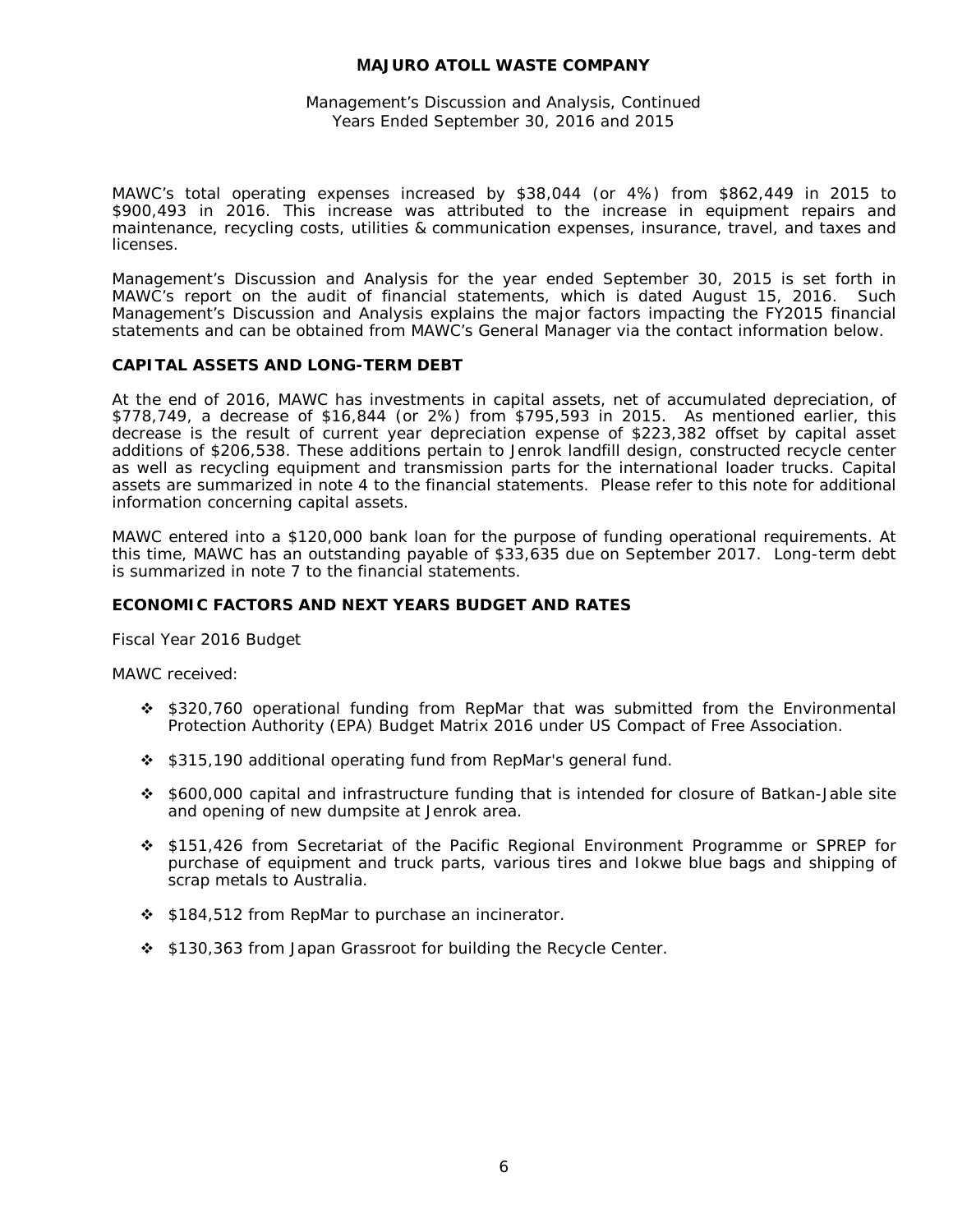## Management's Discussion and Analysis, Continued Years Ended September 30, 2016 and 2015

Fiscal Year 2017 Budget

RepMar has increased MAWC's operational funding for FY2017 from RMI General Fund by \$22,120 (or 17%) from \$130,678 in 2016 to \$152,798 in 2017 and decreased US Compact operational fund by \$1,540 (or .48%) from \$320,760 in 2016 to \$319,220 in 2017. In addition to the RepMar funding, MAWC's anticipated operating revenue of \$195,074 and grants aimed to attain the following four outputs/goals:

- 1. All residential and commercial solid waste in Majuro service areas successfully collected in bins, bags or as bulk materials, and hauled to landfill for segregation, recycling or disposal.
- 2. All segregated, non-recyclable waste from Majuro service areas effectively disposed of in semi-sanitary landfill.
- 3. All segregated, recyclable waste from Majuro service areas processed for local reuse or exportation.
- 4. MAWC's operations and development guided by effective strategic plans and governance of Board of Directors with manager.

MAWC will continue to develop and implement strategic and annual action plans, build revenues towards sustainable financing and more independent operations as befit a state-owned enterprise.

#### Contact Us

Questions associated with the above Management's Discussion and Analysis may be sent by post addressed to Jorelik Tibon, General Manager, P.O. Box 3596, Majuro, MH 96960, or via email to [joreliktibon@gmail.com](mailto:jorelik.tibon1@gmail.com) or call office no. (692)247-2700/2701.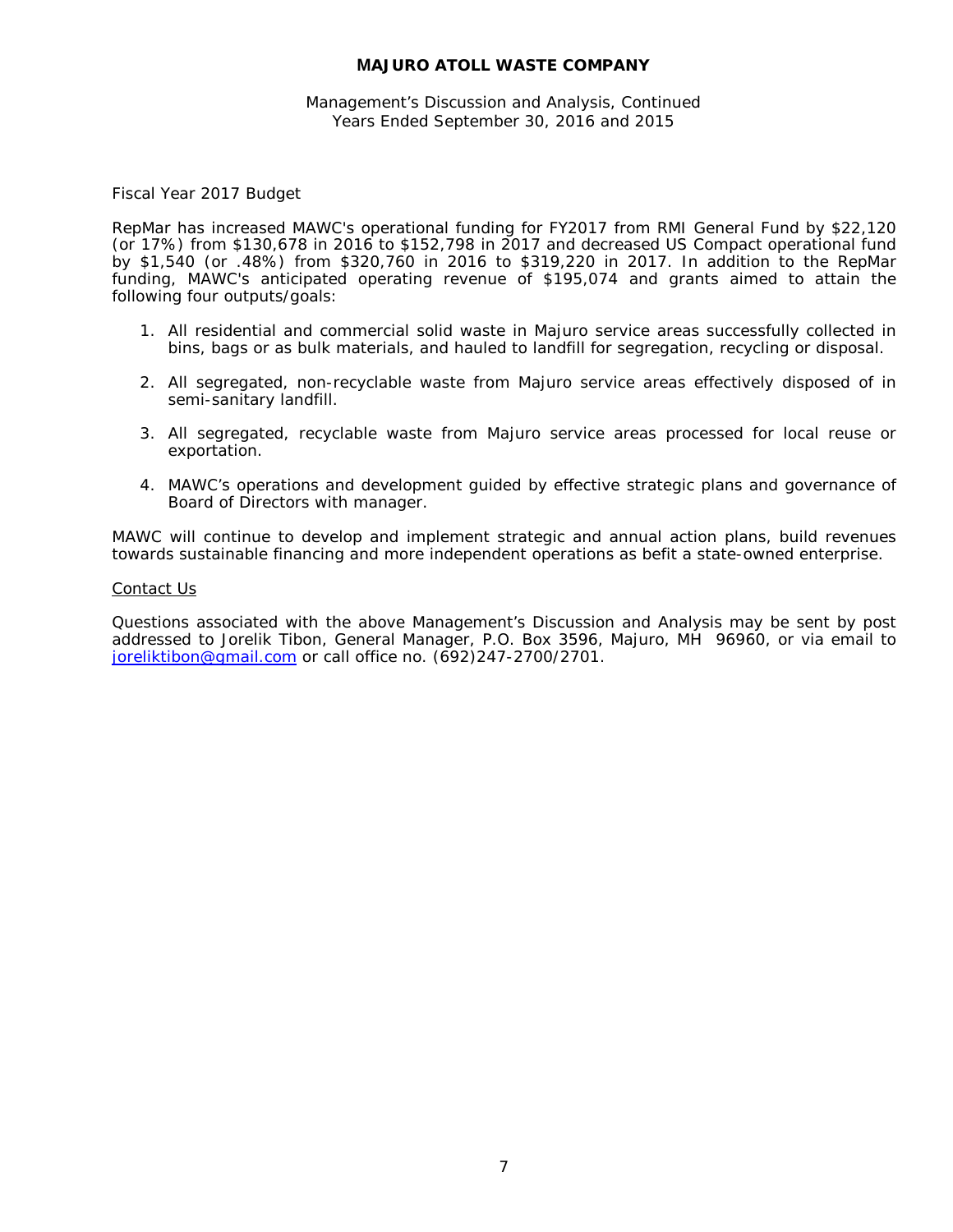#### Statements of Net Position September 30, 2016 and 2015

| <b>ASSETS</b>                                                                                                                                                                           | 2016                                                        | 2015                                                        |
|-----------------------------------------------------------------------------------------------------------------------------------------------------------------------------------------|-------------------------------------------------------------|-------------------------------------------------------------|
| Current assets:<br>Cash<br>Receivables, net<br>Prepayments<br>Other current assets                                                                                                      | \$<br>184,032<br>22,898<br>24,591<br>1,500                  | \$<br>18,985<br>15,798<br>32,984<br>1,500                   |
| Total current assets                                                                                                                                                                    | 233,021                                                     | 69,267                                                      |
| Noncurrent assets:<br>Deposit on acquisition of capital assets<br>Capital assets:<br>Nondepreciable                                                                                     | 51,284<br>368,731                                           | 178,843                                                     |
| Other capital assets, net of accumulated depreciation                                                                                                                                   | 410,018                                                     | 616,750                                                     |
| Total non-current assets                                                                                                                                                                | 830,033                                                     | 795,593                                                     |
|                                                                                                                                                                                         | \$<br>1,063,054                                             | \$<br>864,860                                               |
| LIABILITIES AND NET POSITION                                                                                                                                                            |                                                             |                                                             |
| <b>Current liabilities:</b><br>Current portion of loan payable<br>Payable to affiliates<br>Accounts payable<br>Payroll liabilities<br>Payable to employees<br>Other current liabilities | \$<br>33,635<br>49,986<br>19,220<br>40,854<br>28,446<br>984 | \$<br>31,151<br>65,926<br>25,126<br>58,828<br>20,461<br>960 |
| <b>Total current liabilities</b>                                                                                                                                                        | 173,125                                                     | 202,452                                                     |
| Loan payable, net of current portion                                                                                                                                                    |                                                             | 33,635                                                      |
| <b>Total liabilities</b>                                                                                                                                                                | 173,125                                                     | 236,087                                                     |
| Contingency                                                                                                                                                                             |                                                             |                                                             |
| Net position:<br>Net investment in capital assets<br>Restricted<br>Unrestricted                                                                                                         | 778,749<br>143,574<br>(32, 394)                             | 795,593<br>(166, 820)                                       |
| Total net position                                                                                                                                                                      | 889,929                                                     | 628,773                                                     |
|                                                                                                                                                                                         | \$<br>1,063,054                                             | \$<br>864,860                                               |
|                                                                                                                                                                                         |                                                             |                                                             |

See accompanying notes to financial statements.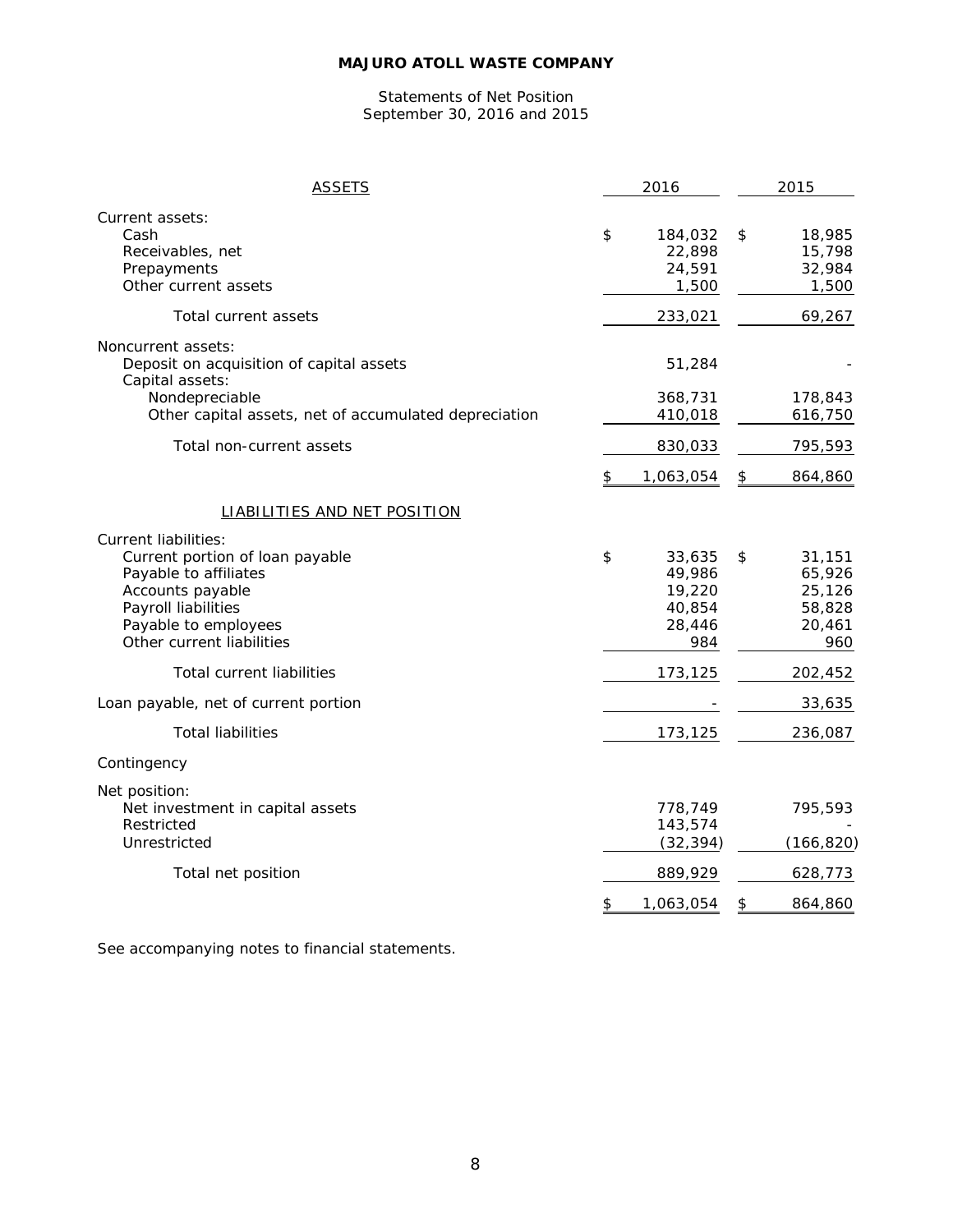#### Statements of Revenues, Expenses, and Changes in Net Position Years Ended September 30, 2016 and 2015

|                                                                                                                                                                                                                                                                                                      | 2016                                                                                                                               | 2015                                                                                                                               |  |
|------------------------------------------------------------------------------------------------------------------------------------------------------------------------------------------------------------------------------------------------------------------------------------------------------|------------------------------------------------------------------------------------------------------------------------------------|------------------------------------------------------------------------------------------------------------------------------------|--|
| Operating revenues:<br>Waste collection<br>Recycling income<br>Miscellaneous                                                                                                                                                                                                                         | \$<br>136,425<br>41,284<br>4,420                                                                                                   | 124,508<br>\$<br>39,190<br>3,754                                                                                                   |  |
| Total operating revenues<br>Less provision for doubtful accounts<br>Total net operating revenues                                                                                                                                                                                                     | 182,129<br>(8,588)<br>173,541                                                                                                      | 167,452<br>(9, 831)<br>157,621                                                                                                     |  |
| Operating expenses:<br>Payroll<br>Depreciation<br>Repairs and maintenance<br>Fuel<br>Recycling<br>Utilities and communication<br>Office supplies<br>Meetings and entertainment<br>Professional and contractual services<br>Insurance<br>Travel<br>Taxes and licenses<br>Advertising<br>Miscellaneous | 403,669<br>223,382<br>96,087<br>75,037<br>50,852<br>14,429<br>8,512<br>7,590<br>4,493<br>4,010<br>3,800<br>3,688<br>1,382<br>3,562 | 436,881<br>250,172<br>9,933<br>83,577<br>21,350<br>12,839<br>11,488<br>9,087<br>7,602<br>2,152<br>1,618<br>3,164<br>2,591<br>9,995 |  |
| Total operating expenses                                                                                                                                                                                                                                                                             | 900,493                                                                                                                            | 862,449                                                                                                                            |  |
| Operating loss                                                                                                                                                                                                                                                                                       | (726, 952)                                                                                                                         | (704, 828)                                                                                                                         |  |
| Nonoperating revenues (expenses):<br>Contributions from RepMar<br>Other grants and contributions<br>Interest expense                                                                                                                                                                                 | 635,950<br>151,426<br>(4,069)                                                                                                      | 455,678<br>53,920<br>(6, 445)                                                                                                      |  |
| Total nonoperating revenues, net                                                                                                                                                                                                                                                                     | 783,307                                                                                                                            | 503,153                                                                                                                            |  |
| Loss before capital contributions                                                                                                                                                                                                                                                                    | 56,355                                                                                                                             | (201, 675)                                                                                                                         |  |
| Capital contributions:<br>RepMar<br>Government of Japan                                                                                                                                                                                                                                              | 74,438<br>130,363                                                                                                                  | 201,842                                                                                                                            |  |
| Total capital contributions                                                                                                                                                                                                                                                                          | 204,801                                                                                                                            | 201,842                                                                                                                            |  |
| Change in net position                                                                                                                                                                                                                                                                               | 261,156                                                                                                                            | 167                                                                                                                                |  |
| Net position at beginning of year                                                                                                                                                                                                                                                                    | 628,773                                                                                                                            | 628,606                                                                                                                            |  |
| Net position at end of year                                                                                                                                                                                                                                                                          | \$<br>889,929                                                                                                                      | \$<br>628,773                                                                                                                      |  |

See accompanying notes to financial statements.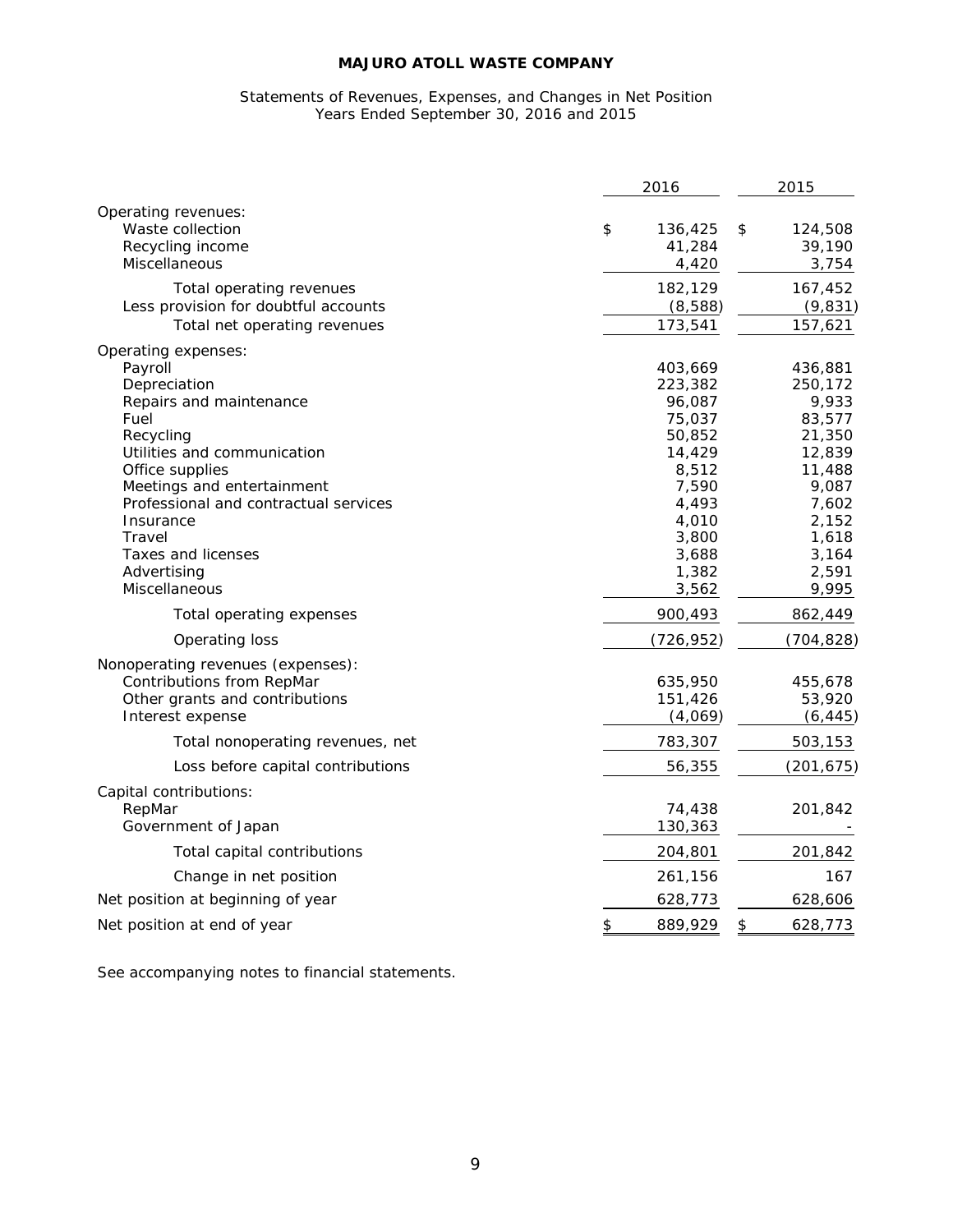#### Statements of Cash Flows Years Ended September 30, 2016 and 2015

|                                                                                                                                                                                                         |                      | 2016                                       | 2015                                       |
|---------------------------------------------------------------------------------------------------------------------------------------------------------------------------------------------------------|----------------------|--------------------------------------------|--------------------------------------------|
| Cash flows from operating activities:<br>Cash received from customers<br>Cash payments to suppliers for goods and services<br>Cash payments to employees for services                                   | \$                   | 166,441<br>(272, 958)<br>(427, 571)        | \$<br>176,993<br>(230, 769)<br>(415, 744)  |
| Net cash used in operating activities                                                                                                                                                                   |                      | (534,088)                                  | (469, 520)                                 |
| Cash flows from noncapital financing activities:<br>Net repayments under bank loan arrangement<br>Interest paid on bank loan<br>Operating subsidy received from RepMar<br>Other grants received         |                      | (31, 151)<br>(4,069)<br>635,950<br>151,426 | (28, 775)<br>(6, 445)<br>455,678<br>53,920 |
| Net cash provided by noncapital financing activities                                                                                                                                                    |                      | 752,156                                    | 474,378                                    |
| Cash flows from capital and related financing activities:<br>Acquisition of capital assets<br>Capital grants received from RepMar<br>Capital grants received from Government of Japan                   |                      | (183, 384)<br>130,363                      | (220, 770)<br>201,842                      |
| Net cash used in capital and related financing activities                                                                                                                                               |                      | (53, 021)                                  | (18, 928)                                  |
| Net change in cash                                                                                                                                                                                      |                      | 165,047                                    | (14, 070)                                  |
| Cash at beginning of year                                                                                                                                                                               |                      | 18,985                                     | 33,055                                     |
| Cash at end of year                                                                                                                                                                                     | $\pmb{\mathfrak{P}}$ | 184,032                                    | \$<br>18,985                               |
| Reconciliation of operating loss to net cash used in<br>operating activities:<br>Operating loss<br>Adjustments to reconcile operating loss to net cash<br>used in operating activities:<br>Depreciation | \$                   | (726, 952)<br>223,382                      | \$<br>(704, 828)<br>250,172                |
| Provision for bad debts<br>Decrease (increase) in assets:<br>Receivables                                                                                                                                |                      | 8,588<br>(15,688)                          | 9,831<br>9,541                             |
| Prepayments<br>Other current assets<br>Increase (decrease) in liabilities:                                                                                                                              |                      | 8,393                                      | (32,984)<br>(500)                          |
| Accounts payable<br>Payable to affiliates<br>Payroll and other liabilities                                                                                                                              |                      | (4, 193)<br>(17, 653)<br>(9,965)           | (331)<br>(20, 072)<br>19,651               |
| Net cash used in operating activities                                                                                                                                                                   | \$                   | (534, 088)                                 | \$<br>(469, 520)                           |
| Summary of noncash financing activities:<br>Payments made by RepMar for the Jenrok landfill design:<br>Capital grant from RepMar<br>Acquisition of capital assets                                       | \$                   | 74,438<br>(74, 438)                        | \$                                         |
|                                                                                                                                                                                                         | \$                   |                                            | \$                                         |

See accompanying notes to financial statements.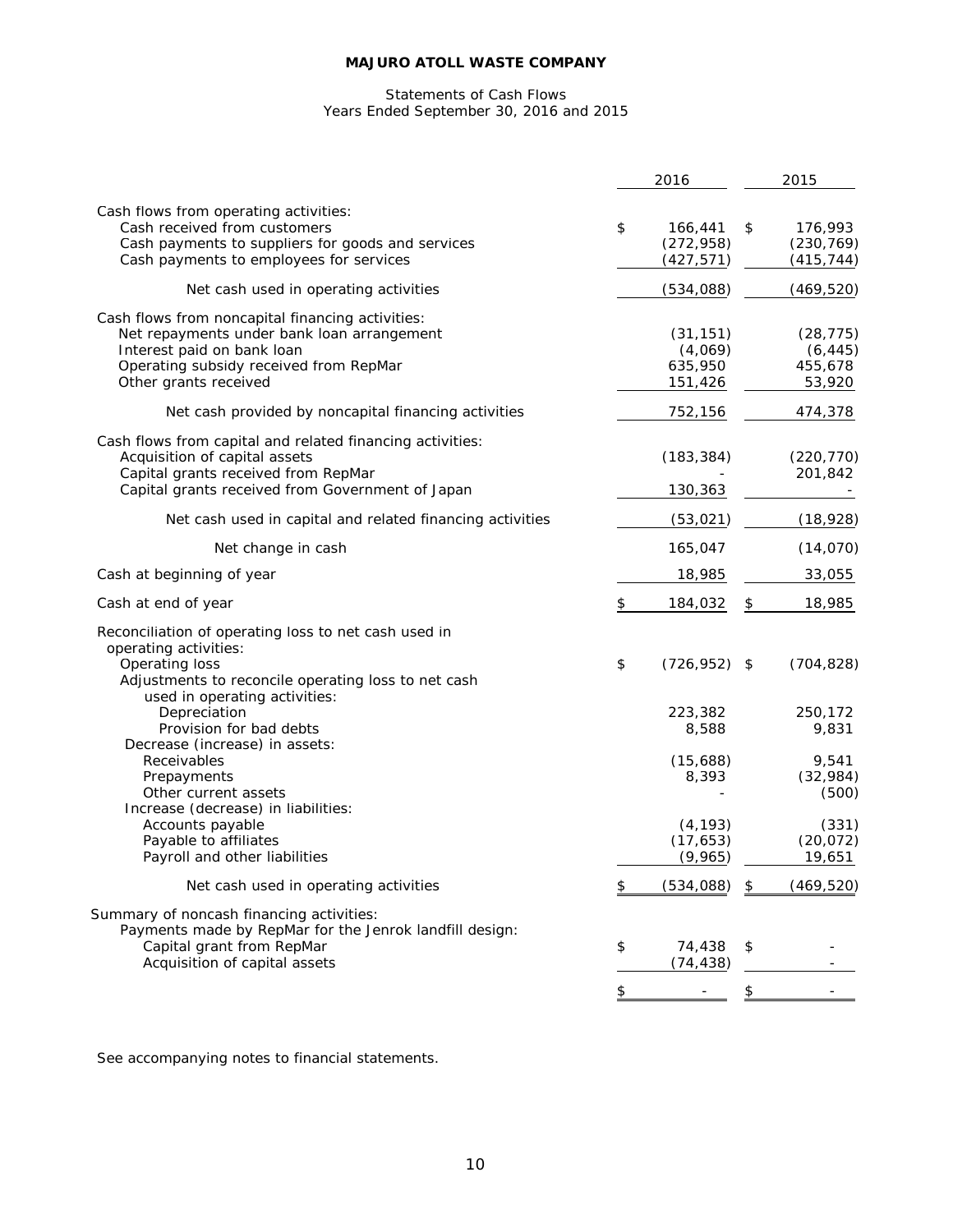Notes to Financial Statements September 30, 2016 and 2015

## (1) Organization

Majuro Atoll Waste Company (MAWC) was incorporated under the laws of the Republic of the Marshall Islands (RepMar) on January 30, 2007. The principal place of business is on Majuro Atoll. The purpose for which MAWC is organized is to engage in, but not limited to, the collection and disposal of solid waste on Majuro Atoll.

MAWC is governed by a five-member Board of Directors as follows:

- The Secretary of Public Works or Secretary responsible for solid waste.
- The Councilman on the Executive Committee responsible for solid waste management on the Majuro Atoll Local Government.
- One member from a list of two or more nomination by the Marshall Islands Chamber of Commerce.
- One member from a list of two or more nominations by the Marshall Islands Tourism Association.
- One member from a list of two or more nominations by the Marshall Islands Conservation Society.

MAWC's financial statements are incorporated into the financial statements of RepMar as a component unit.

## (2) Summary of Significant Accounting Policies

The accounting policies of MAWC conform to accounting principles generally accepted in the United States of America as applicable to governmental entities, specifically proprietary funds.

GASB Statement No. 34, *Basic Financial Statements - and Management's Discussion and Analysis - for State and Local Governments*, as amended by GASB Statement No. 37, *Basic Financial Statements - Management's Discussion and Analysis - for State and Local Governments: Omnibus*, and GASB Statement No. 38, *Certain Financial Statement Note Disclosures*, establish standards for external financial reporting for state and local governments and requires that resources be classified for accounting and reporting purposes into the following three net position categories:

- Net investment in capital assets: capital assets, net of accumulated depreciation and outstanding principal balances of debt attributable to the acquisition, construction or improvement of those assets.
- Restricted: Nonexpendable net position subject to externally imposed stipulations that require MAWC to maintain such permanently. As of September 30, 2016 and 2015, MAWC does not have nonexpendable restricted net position. Expendable net position whose use by MAWC is subject to externally imposed stipulations that can be fulfilled by actions of MAWC pursuant to those stipulations or that expire with the passage of time. As of September 30, 2016 and 2015, MAWC has expendable net position amounting to \$143,574 and \$0, respectively.
- Unrestricted: Net position that is not subject to externally imposed stipulations. Unrestricted net position may be designated for specific purposes by action by management or the Board of Directors or may otherwise be limited by contractual agreements with outside parties.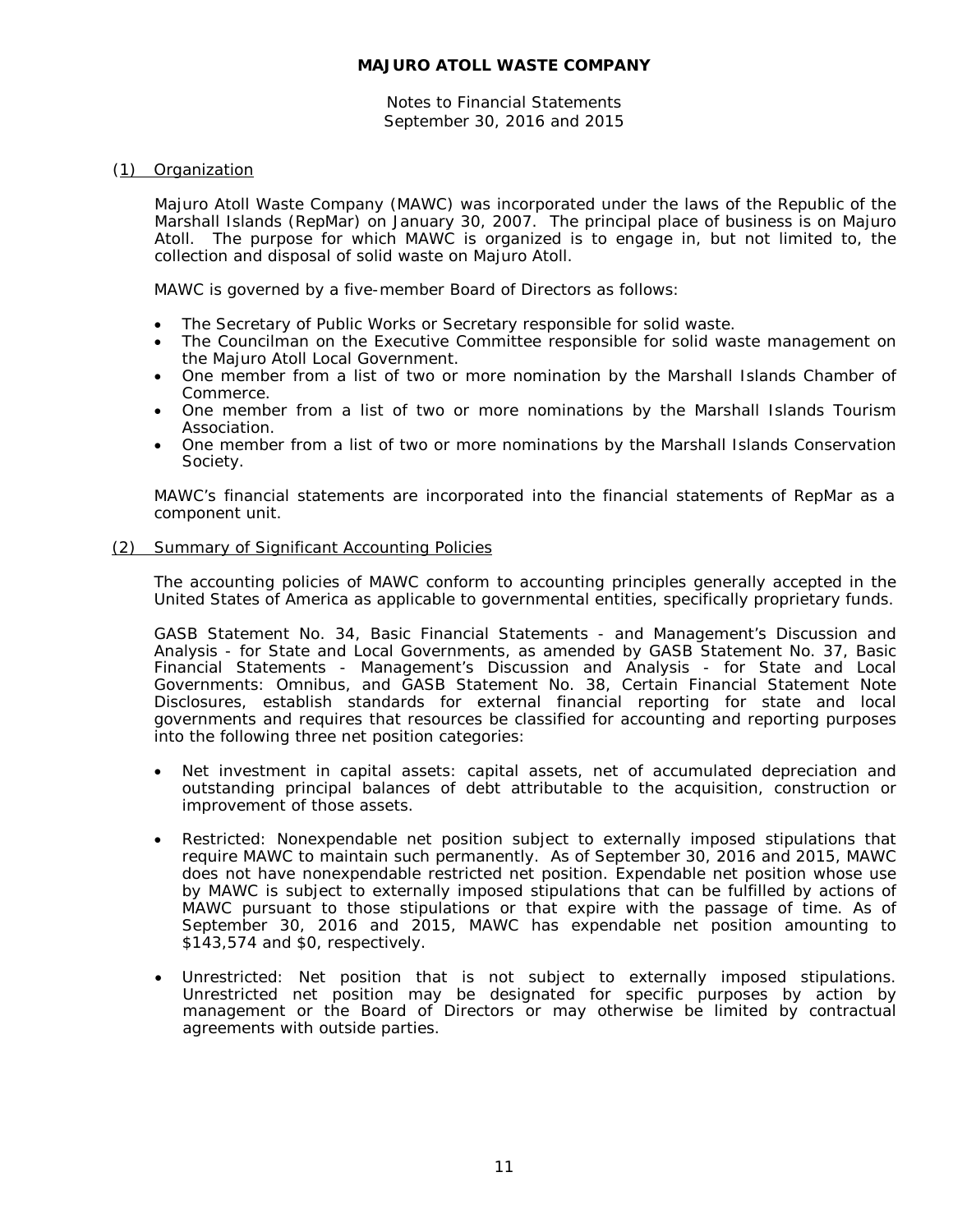Notes to Financial Statements September 30, 2016 and 2015

## (2) Summary of Significant Accounting Policies, Continued

#### Basis of Accounting

Proprietary funds are accounted for on a flow of economic resources measurement focus. With this measurement focus, all assets and deferred outflows of resources, and liabilities and deferred inflows of resources associated with the operation of the fund are included in the statements of net position. Proprietary fund operating statements present increases and decreases in net position. The accrual basis of accounting is utilized by proprietary funds. Under this method, revenues are recorded when earned and expenses are recorded at the time liabilities are incurred.

## Operating and Non-Operating Revenue and Expenses

Operating revenues and expenses generally result directly from the operation and maintenance of MAWC. Non-operating revenues and expenses result from capital and related financing activities as well as certain other non-recurring income and expense items. Other grants and contributions revenue for the years ended September 30, 2016 and 2015, consist of the following:

|                                                                                                    | 2016      | 2015                        |
|----------------------------------------------------------------------------------------------------|-----------|-----------------------------|
| Secretariat of the Pacific Regional Environment Programme \$151,426<br>Australian Embassy<br>Other |           | \$33.739<br>18.070<br>2.111 |
|                                                                                                    | \$151.426 | \$53,920                    |

#### Cash

Custodial credit risk is the risk that in the event of a bank failure, MAWC's deposits may not be returned to it. Such deposits are not covered by depository insurance and are either uncollateralized or collateralized with securities held by the pledging financial institution or held by the pledging financial institution but not in the depositor-government's name. MAWC does not have a deposit policy for custodial credit risk.

For purposes of the statements of net position and of cash flows, cash represents cash on hand and cash in bank accounts. As of September 30, 2016 and 2015, the carrying amounts of cash were \$184,032 and \$18,985, respectively, and the corresponding bank balances were \$190,345 and \$21,862, respectively. Of the bank balances, \$155,587 and \$6,362, respectively, are maintained in a financial institution subject to Federal Deposit Insurance Corporation (FDIC) insurance. As of September 30, 2016 and 2015, bank deposits in the amount of \$190,345 and \$21,862, respectively, were FDIC insured. Bank deposits of \$34,758 and \$15,500, respectively, are maintained in a financial institution not subject to depository insurance. MAWC does not require collateralization of its cash deposits; therefore, deposit levels in excess of FDIC insurance coverage are uncollateralized. Accordingly, these deposits are exposed to custodial credit risk.

## Receivables

Accounts receivable are due from customers both governmental agencies and businesses located in the Majuro Atoll and are interest free and uncollateralized. The allowance for doubtful accounts is stated at an amount which management believes will be adequate to absorb potential losses on accounts receivable that may become uncollectible based on evaluations of the collectability of these accounts and prior collection experience. The allowance is established through a provision for losses on accounts receivable charged to expense. Bad debts are written-off against the allowance on the specific identification method.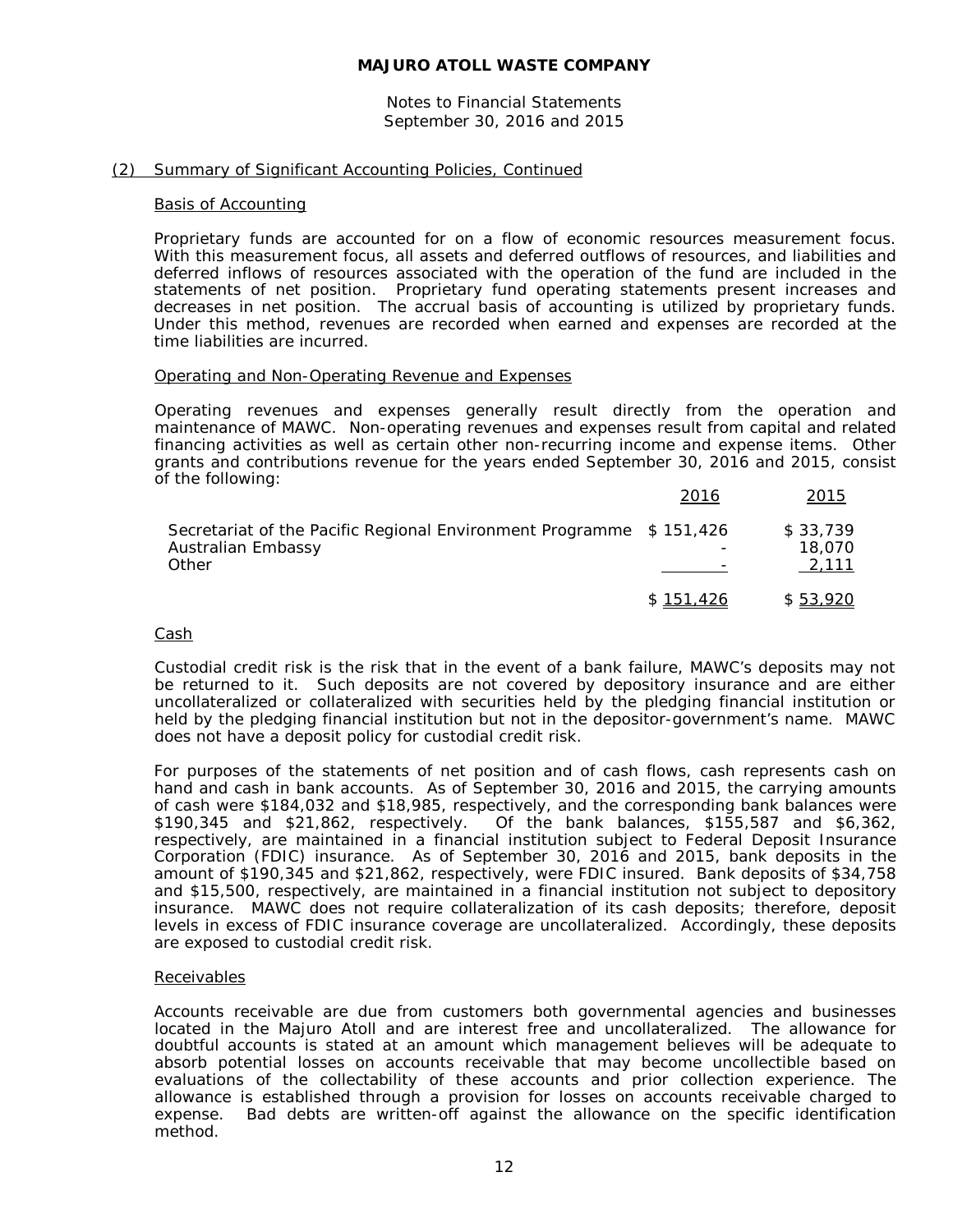Notes to Financial Statements September 30, 2016 and 2015

## (2) Summary of Significant Accounting Policies, Continued

#### **Prepayments**

Certain prepayments to vendors or persons for goods and services reflect costs applicable to future accounting periods and are recorded as prepayments in the accompanying financial statements.

#### Property and Equipment

MAWC generally capitalizes individual items with a cost that equals or exceeds \$250 and has estimated useful lives of more than one year. Property and equipment is recorded at cost. Depreciation of property and equipment is calculated using the straight-line method over the estimated useful lives of the assets. Estimated useful lives of equipment, vehicles, and furniture and fixtures range from 4 to 10 years.

## Deferred Outflows of Resources

In addition to assets, the statement of net position will sometimes report a separate section for deferred outflows of resources. This separate financial statement element represents a consumption of net position that applies to a future period and so will not be recognized as an outflow of resources (deduction of net position) until then. MAWC has no items that qualify for reporting in this category.

#### Deferred Inflows of Resources

In addition to liabilities, the statement of net position will sometimes report a separate section for deferred inflows of resources. This separate financial statement element represents an acquisition of net position that applies to a future period and so will not be recognized as an inflow of resources (additions to net position) until then. MAWC has no items that qualify for reporting in this category.

## Taxes

Corporate profits are not subject to income tax in the Marshall Islands. Instead, RepMar imposes a gross receipts tax (GRT) of 3% on revenues. MAWC is specifically exempt from this tax.

#### New Accounting Standards

During the year ended September 30, 2016, MAWC implemented the following pronouncements:

- GASB Statement No. 72, *Fair Value Measurement and Application*, which addresses accounting and financial reporting issues related to fair value measurements and requires entities to expand their fair value disclosures by determining major categories of debt and equity securities within the fair value hierarchy on the basis of the nature and risk of the investment.
- GASB issued Statement No. 76, *The Hierarchy of Generally Accepted Accounting Principles for State and Local Governments*, which eliminates two of the four categories of authoritative GAAP that exist under the existing hierarchy prescribed by Statement No. 55. The two categories that will remain under the new standard are (1) GASB Statements and (2) GASB technical bulletins and implementation guides in addition to AICPA guidance that the GASB clears.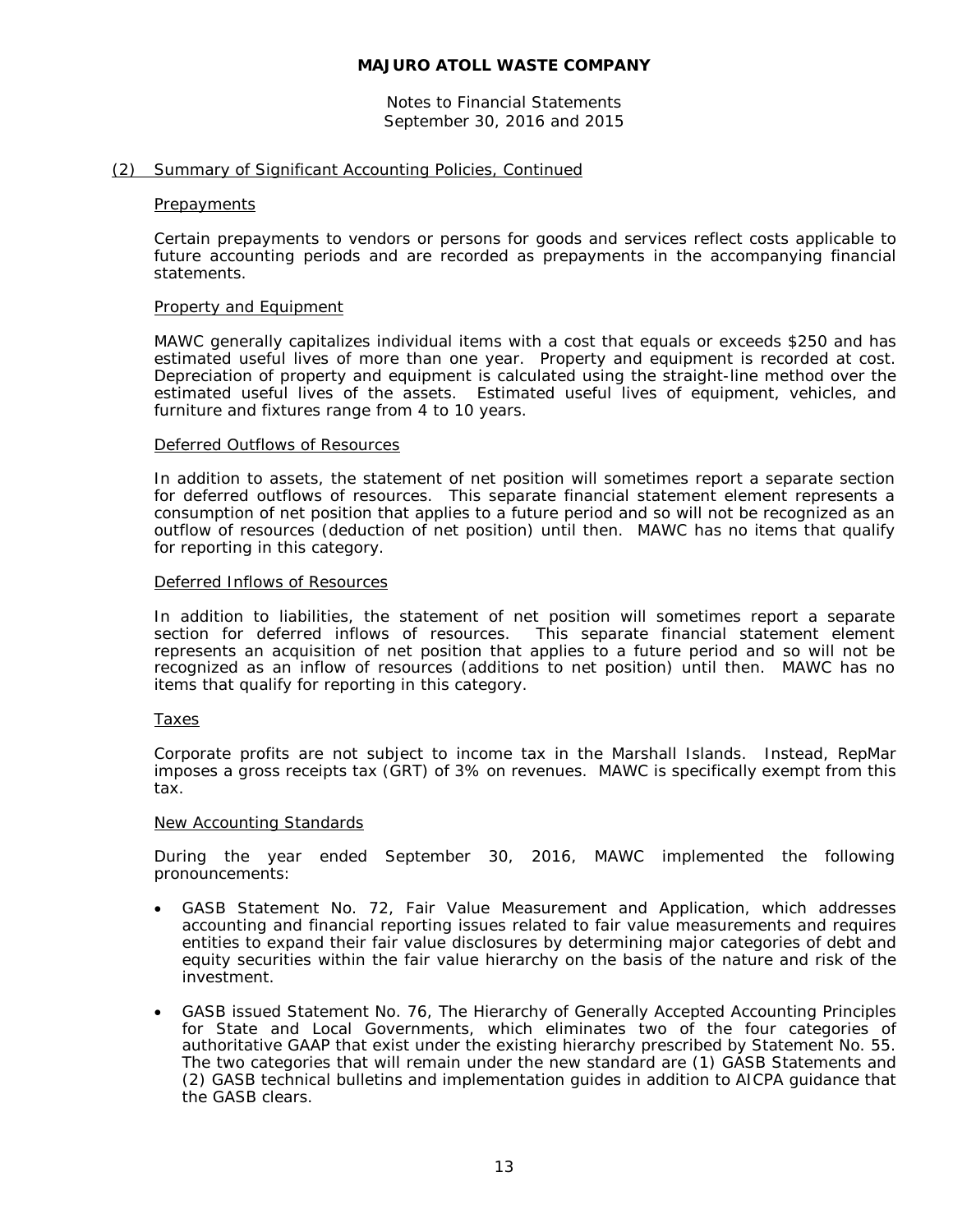Notes to Financial Statements September 30, 2016 and 2015

## (2) Summary of Significant Accounting Policies, Continued

New Accounting Standards, Continued

• GASB Statement No. 79, *Certain External Investment Pools and Pool Participants*, addresses for certain external investment pools and their participants the accounting and financial reporting implications that result from changes in the regulatory provisions referenced by previous accounting and financial reporting standards. Those provisions were based on the Investment Company Act of 1940, Rule 2a7. Rule 2a7 contains the Securities and Exchange Commission's regulations that apply to money market funds and were significantly amended in 2014.

The implementation of these standards did not have a material effect on the accompanying financial statements.

In June 2015, GASB issued Statement No. 73, *Accounting and Financial Reporting for Pensions and Related Assets That Are Not Within the Scope of GASB Statement 68, and Amendments to Certain Provisions of GASB Statements 67 and 68*, which aligns the reporting requirements for pensions and pension plans not covered in GASB Statements 67 and 68 with the reporting requirements in Statement 68. The provisions in Statement No. 73 are effective for fiscal years beginning after June 15, 2016. Management does not believe that the implementation of this statement will have a material effect on the financial statements of MAWC.

In June 2015, GASB issued Statement No. 74, *Financial Reporting for Postemployment Benefit Plans Other Than Pension Plans*, which replaces Statements No. 43, *Financial Reporting for Postemployment Benefit Plans Other Than Pension Plans, as amended*, and No. 57, *OPEB Measurements by Agent Employers and Agent Multiple-Employer Plans*, and addresses financial reporting requirements for governments whose employees are provided with postemployment benefits other than pensions (other postemployment benefits or OPEB). The provisions in Statement No. 74 are effective for fiscal years beginning after June 15, 2016. Management does not believe that the implementation of this statement will have a material effect on the financial statements of MAWC.

In June 2015, GASB issued Statement No. 75, *Accounting and Financial Reporting for Postemployment Benefits Other Than Pensions*, which replaces the requirements of Statements No. 45, *Accounting and Financial Reporting by Employers for Postemployment Benefits Other Than Pensions, as amended*, and No. 57, *OPEB Measurements by Agent Employers and Agent Multiple-Employer Plans*, and provides guidance on reporting by governments that provide OPEB to their employees and for governments that finance OPEB for employees of other governments. The provisions in Statement No. 75 are effective for fiscal years beginning after June 15, 2017. Management does not believe that the implementation of this statement will have a material effect on the financial statements of MAWC.

In August 2015, GASB issued Statement No. 77, *Tax Abatement Disclosures*, which requires governments that enter into tax abatement agreements to disclose certain information about the agreements. The provisions in Statement No. 77 are effective for fiscal years beginning after December 15, 2015. Management does not believe that the implementation of this statement will have a material effect on the financial statements of MAWC.

In December 2015, GASB issued Statement No. 78, *Pensions Provided through Certain Multiple-Employer Defined Benefit Pension Plans*, which addresses a practice issue regarding the scope and applicability of Statement No. 68, *Accounting and Financial Reporting for Pensions*. The provisions in Statement No. 78 are effective for fiscal years beginning after December 15, 2015. Management does not believe that the implementation of this statement will have a material effect on the financial statements of MAWC.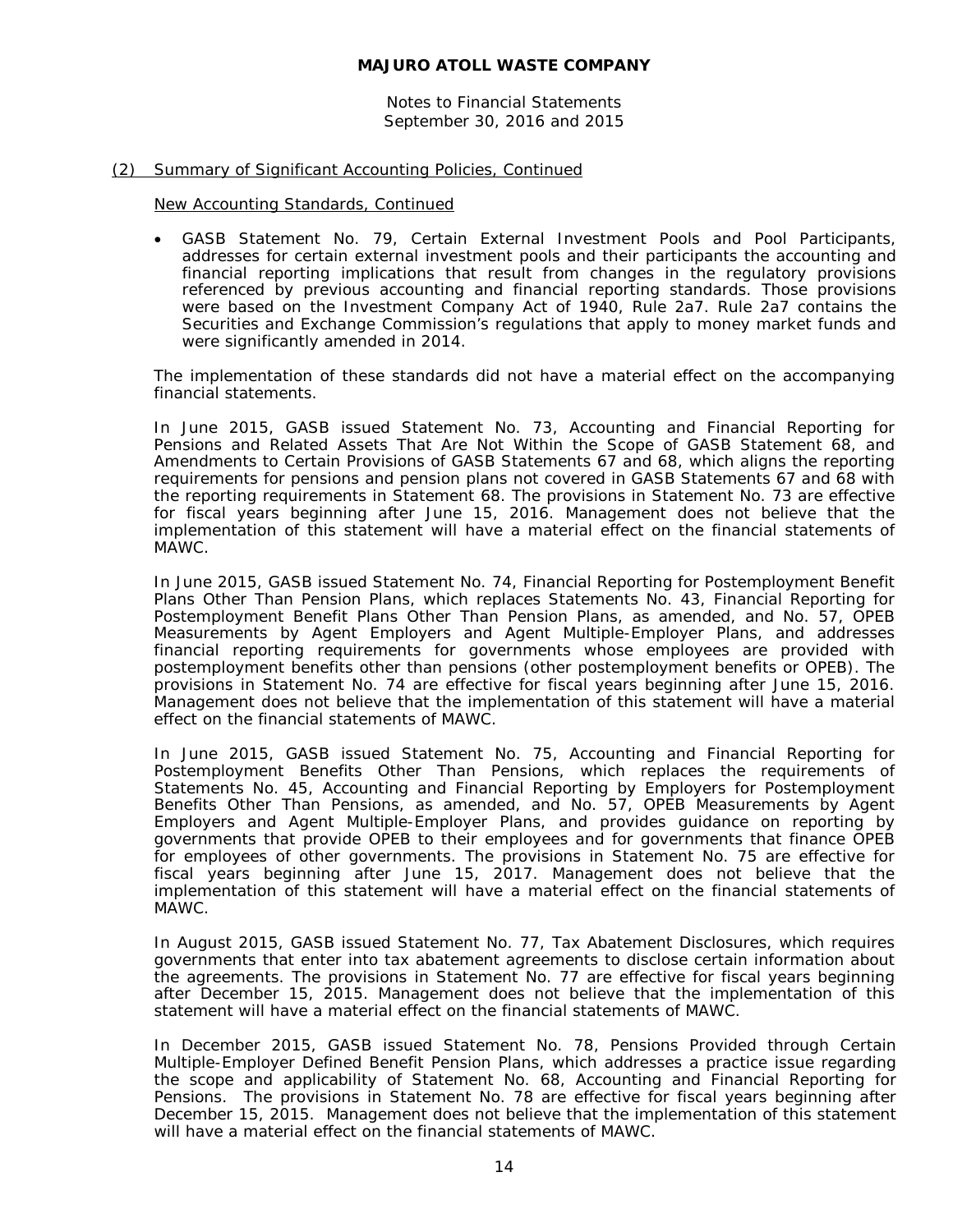Notes to Financial Statements September 30, 2016 and 2015

## (2) Summary of Significant Accounting Policies, Continued

## New Accounting Standards, Continued

In January 2016, GASB issued Statement No. 80, *Blending Requirements for Certain Component Units - an amendment of GASB Statement No. 14*, which improves financial reporting by clarifying the financial statement presentation requirements for certain component units. The provisions in Statement No. 80 are effective for fiscal years beginning after June 15, 2016. Management does not believe that the implementation of this statement will have a material effect on the financial statements of MAWC.

In March 2016, GASB issued Statement No. 81, *Irrevocable Split-Interest Agreements*, which improves accounting and financial reporting for irrevocable split-interest agreements by providing recognition and measurement guidance for situations in which a government is a beneficiary of the agreement. The provisions in Statement No. 81 are effective for fiscal years beginning after December 15, 2016. Management does not believe that the implementation of this statement will have a material effect on the financial statements of MAWC.

In March 2016, GASB issued Statement No. 82, *Pension Issues - an amendment of GASB Statements No. 67, No. 68, and No. 73*, which addresses issues regarding (1) the presentation of payroll-related measures in required supplementary information, (2) the selection of assumptions and the treatment of deviations from the guidance in an Actuarial Standard of Practice for financial reporting purposes, and (3) the classification of payments made by employers to satisfy employee (plan member) contribution requirements. The provisions in Statement No. 82 are effective for fiscal years beginning after June 15, 2016. Management does not believe that the implementation of this statement will have a material effect on the financial statements of MAWC.

## **Estimates**

The preparation of financial statements in accordance with accounting principles generally accepted in the United States of America requires management to make estimates and assumptions that affect the reported amounts of assets and deferred outflows of resources, liabilities and deferred inflows of resources, and disclosure of contingent assets and liabilities at the date of the financial statements and the reported amounts of revenues and expenses during the reporting period. Actual results could differ from those estimates.

## (3) Receivables

Receivables at September 30, 2016 and 2015, consist of the following:

|                                   | 2016                | 2015                |
|-----------------------------------|---------------------|---------------------|
| Trade<br>Affiliates               | \$42,717<br>36,307  | \$33,740<br>29,596  |
| Less allowance for doubtful debts | 79.024<br>(56, 126) | 63,336<br>(47, 538) |
|                                   | \$22,898            | S.,<br>798<br>15,   |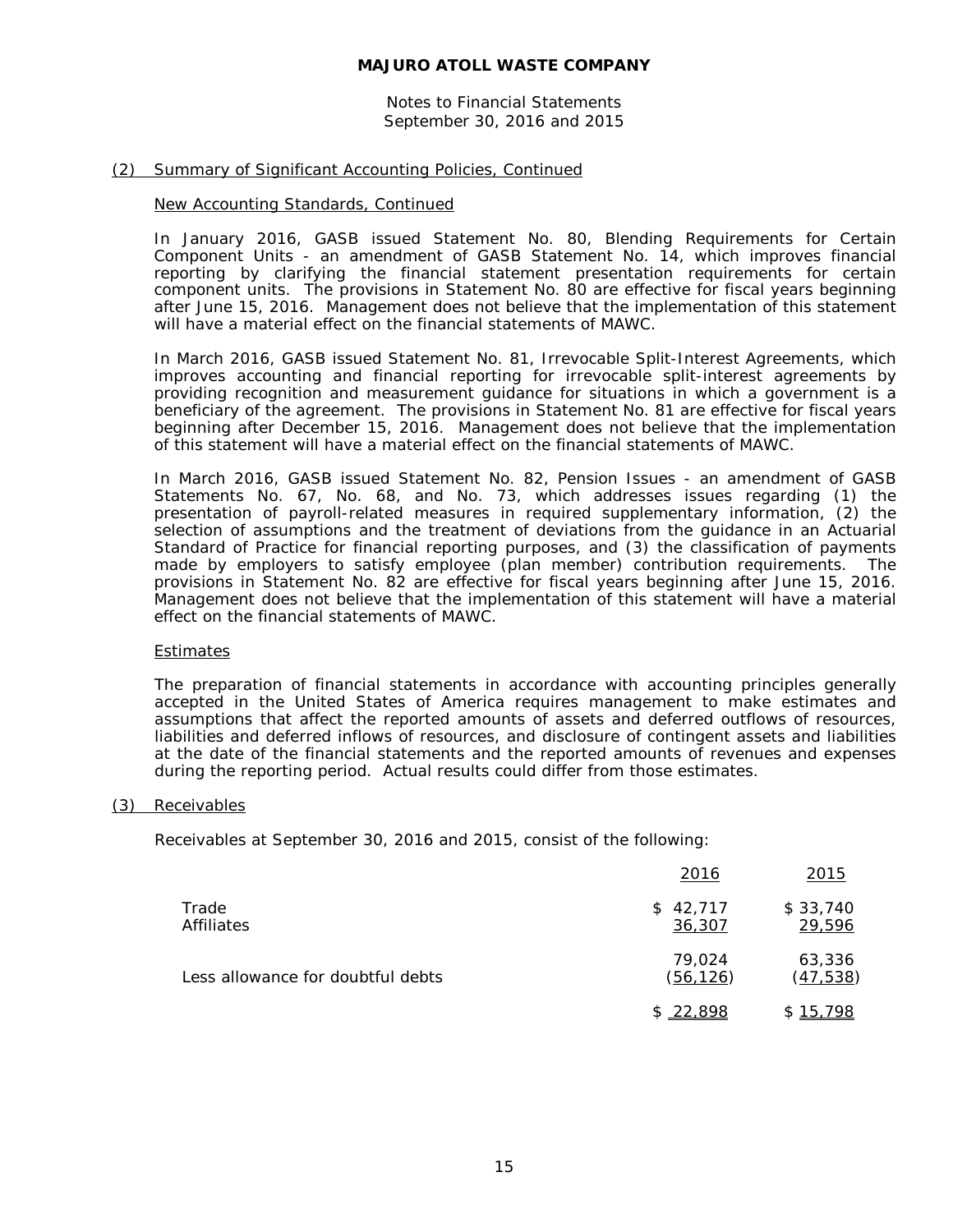Notes to Financial Statements September 30, 2016 and 2015

#### (4) Property and Equipment

Capital asset activities for the years ended September 30, 2016 and 2015 are as follows:

|                                                                                                                                                      |                                                                   | 2016                                                    |                  |                                                                   |  |  |
|------------------------------------------------------------------------------------------------------------------------------------------------------|-------------------------------------------------------------------|---------------------------------------------------------|------------------|-------------------------------------------------------------------|--|--|
|                                                                                                                                                      | Balance at<br>October<br>1, 2015                                  | <b>Additions</b>                                        | <b>Disposals</b> | Balance at<br>September<br>30, 2016                               |  |  |
| Office equipment<br>Recycling equipment<br>Truck and heavy equipment<br>Office building<br>Waste segregation structure<br>Waste collection equipment | 12,005<br>\$<br>227.291<br>913,603<br>13,471<br>47,423<br>804,835 | \$<br>\$<br><b>Contract Contract</b><br>11,373<br>5,277 |                  | 12,005<br>\$<br>238,664<br>913,603<br>13,471<br>47,423<br>810,112 |  |  |
| Less accumulated depreciation                                                                                                                        | 2,018,628<br>(1,401,878)                                          | 16,650<br>(223, 382)                                    |                  | 2,035,278<br>(1,625,260)                                          |  |  |
| Construction in progress                                                                                                                             | 616,750<br>178,843                                                | (206, 732)<br>189,888                                   |                  | 410,018<br>368,731                                                |  |  |
|                                                                                                                                                      | $$ -795,593$<br>Balance at<br>October<br>1, 2014                  | 2015<br><b>Additions</b>                                | <b>Disposals</b> | $$ -778,749$<br>Balance at<br>September<br><u>30, 2015</u>        |  |  |
| Office equipment<br>Recycling equipment<br>Truck and heavy equipment<br>Office building<br>Waste segregation structure<br>Waste collection equipment | \$<br>9,300<br>227,291<br>890,604<br>13,471<br>31,200<br>804,835  | \$<br>2,705 \$<br>22,999<br>$\mathbf{r}$<br>16,223      |                  | \$<br>12,005<br>227,291<br>913,603<br>13,471<br>47,423<br>804,835 |  |  |
| Less accumulated depreciation                                                                                                                        | 1,976,701<br>(1, 151, 706)                                        | 41,927<br>(250, 172)                                    |                  | 2,018,628<br>(1,401,878)                                          |  |  |
| Construction in progress                                                                                                                             | 824,995                                                           | (208, 245)<br>178,843                                   |                  | 616,750<br>178,843                                                |  |  |
|                                                                                                                                                      | 824,995<br>\$                                                     | $$-(29,402)*$ -                                         |                  | \$795,593                                                         |  |  |

During the year ended September 30, 2016, MAWC received a \$130,363 grant from the Government of Japan for the construction of a recycle center, which commenced operations in December 2016.

#### (5) Risk Management

MAWC purchases commercial insurance to cover its potential risks from operations. It is substantially self-insured for all other risks. Management is of the opinion that no material losses have been sustained as a result of this practice since its inception.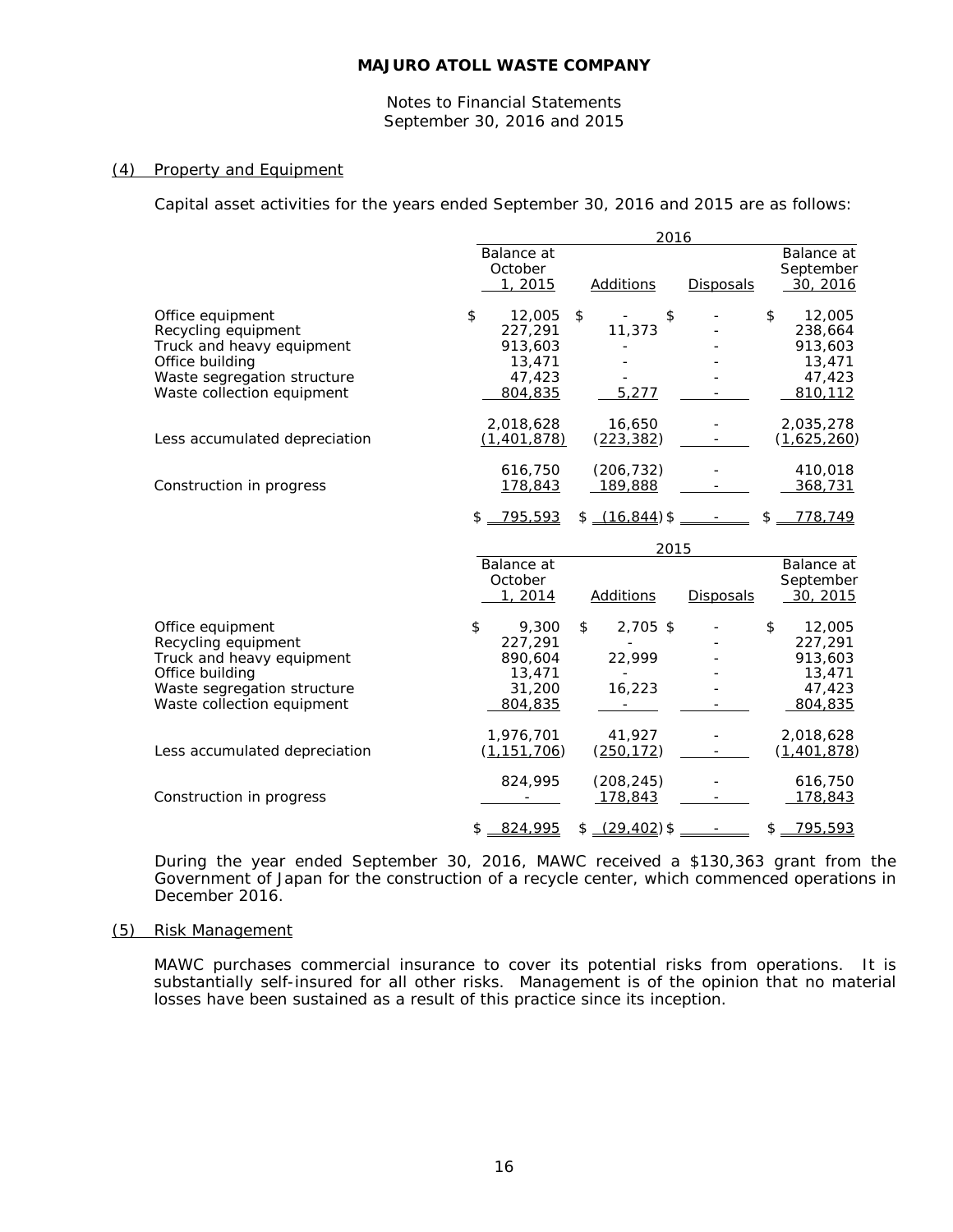Notes to Financial Statements September 30, 2016 and 2015

## (6) Social Security Taxes Payable

At September 30, 2015, MAWC was liable for certain delinquent taxes payable to the Marshall Islands Social Security Administration (MISSA) in the amount of \$5,663. On January 14, 2014, MAWC and MISSA entered into a promissory note agreement for delinquent taxes in the initial amount of \$39,426. The terms of this agreement included monthly payments of \$2,000, inclusive of interest at 12% per annum, commencing February 10, 2014. Obligations under this agreement were settled in full during the year ended September 30, 2016.

Changes in delinquent social security taxes payable during the years ended September 30, 2016 and 2015 were as follows:

| Balance at<br>October 1,<br>2015 | Additions | Reductions | Balance at<br>September<br>30, 2016 | Due<br>Within<br>One Year |
|----------------------------------|-----------|------------|-------------------------------------|---------------------------|
| \$ 5,663                         |           | \$ (5,663) | $\frac{1}{2}$                       |                           |
| Balance at<br>October 1,<br>2014 | Additions | Reductions | Balance at<br>September<br>30, 2015 | Due<br>Within<br>One Year |
| 25,215                           |           | (19.552)   | \$5.663                             | <u>5</u>                  |

## (7) Long-Term Debt

On September 26, 2013, MAWC entered into a \$120,000 bank loan for the purpose of funding operational requirements. The loan will mature on September 30, 2017. The loan is collateralized by equipment. Interest is calculated at 8% per annum. Principal and interest are payable in monthly equal installments of \$2,935.

Annual repayment requirements to maturity for principal and interest are as follow:

| Year ending September 30, | <b>Principal</b> | Interest | Total    |
|---------------------------|------------------|----------|----------|
| 2017                      | \$33.635         | \$ 1.471 | \$35,106 |

Changes in long-term debt during the years ended September 30, 2016 and 2015 were as follows:

|                      | Balance at<br>October 1,<br>2015 | Additions      | <b>Reductions</b> | Balance at<br>September<br>30, 2016 | Due<br>Within<br>One Year |
|----------------------|----------------------------------|----------------|-------------------|-------------------------------------|---------------------------|
| Commercial bank loan | \$64,786                         | $\mathbb{S}$ - | \$(31,151)        | \$33,635                            | \$33,635                  |
|                      | Balance at<br>October 1,<br>2014 | Additions      | <b>Reductions</b> | Balance at<br>September<br>30, 2015 | Due<br>Within<br>One Year |
| Commercial bank loan | \$93,561                         |                | \$ (28, 775)      | \$64,786                            | \$31,151                  |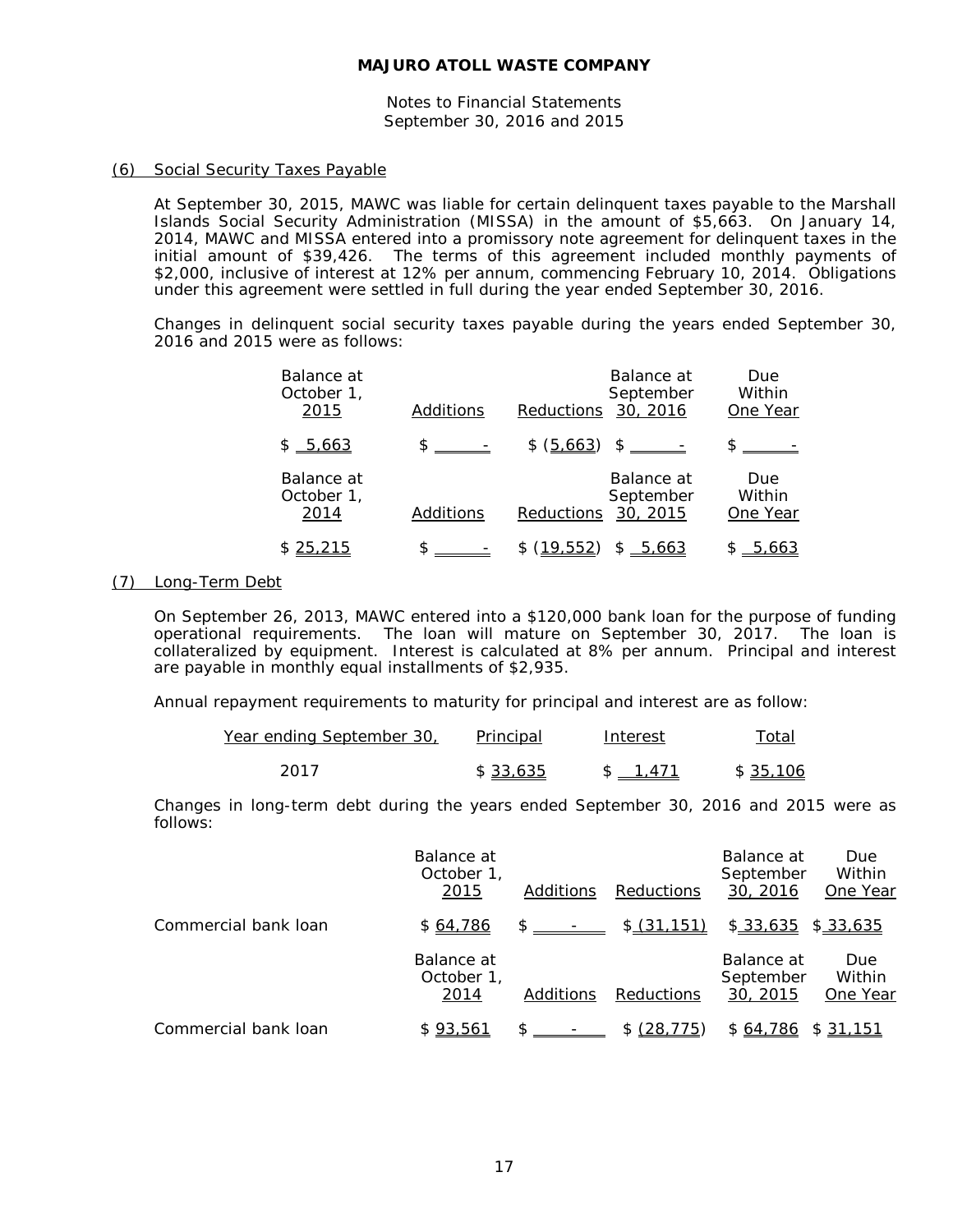Notes to Financial Statements September 30, 2016 and 2015

#### (8) Related Party Transactions

MAWC utilizes services from certain affiliated entities at substantially the same terms and conditions as those incurred from third parties. A summary of related party transactions as of and for the years ended September 30, 2016 and 2015 are as follows:

|                                     | 2016     |                       |             |          |
|-------------------------------------|----------|-----------------------|-------------|----------|
|                                     | Revenues | Expenses              | Receivables | Payables |
| Marshalls Energy Company, Inc.      | \$2,449  | 8,295<br>$\mathbb{S}$ | 959<br>\$   | \$1,449  |
| Marshall Islands Social Security    |          |                       |             |          |
| Administration                      | 288      | 35,789                | 48          | 17,358   |
| College of the Marshall Islands     | 5,131    |                       | 1,195       |          |
| Marshall Islands National           |          |                       |             |          |
| <b>Telecommunications Authority</b> | 25       | 5,471                 | 99          | 264      |
| RepMar                              | 6,200    | 3.698                 | 20,956      | 30,915   |
| Other                               | 20,767   | 1,025                 | 13,050      |          |
|                                     | \$34.860 | \$54.278              | \$36.307    | \$49.986 |

|                                     | 2015     |             |                    |           |
|-------------------------------------|----------|-------------|--------------------|-----------|
|                                     | Revenues | Expenses    | <b>Receivables</b> | Payables  |
| Marshalls Energy Company, Inc.      | \$1,047  | 8,019<br>\$ | 206<br>\$          | \$        |
| Marshall Islands Social Security    |          |             |                    |           |
| Administration                      | 288      | 3.291       | 72                 | 21,098    |
| College of the Marshall Islands     | 5,371    |             | 1.125              |           |
| Marshall Islands National           |          |             |                    |           |
| <b>Telecommunications Authority</b> | 235      | 4,312       | 74                 |           |
| RepMar                              | 13,295   | 32.141      | 15,456             | 44,828    |
| Other                               | 15,346   | 482         | 12,663             |           |
|                                     | \$35,582 | \$48,245    | \$29,596           | \$ 65,926 |

MAWC received operating subsidies from RepMar during the years ended September 30, 2016 and 2015, as follows:

|                                                         | 2016                 | 2015                 |
|---------------------------------------------------------|----------------------|----------------------|
| <b>Compact Environment Sector Grant</b><br>General Fund | \$320.760<br>315.190 | \$325,000<br>130.678 |
|                                                         | \$635,950            | \$455,678            |

In addition, MAWC received Compact Public Infrastructure Sector capital contributions from RepMar during the years ended September 30, 2016 and 2015, as follows:

|                                                       | 2016                                 | 2015                |
|-------------------------------------------------------|--------------------------------------|---------------------|
| Jenrok landfill design<br>Heavy equipment acquisition | \$74.438<br>$\overline{\phantom{0}}$ | \$178,843<br>22,999 |
|                                                       | \$ 74.438                            | \$201.842           |

During the year ended September 30, 2016, RepMar made direct payments to the vendor of \$74,438 for the Jenrok landfill design on behalf of MAWC.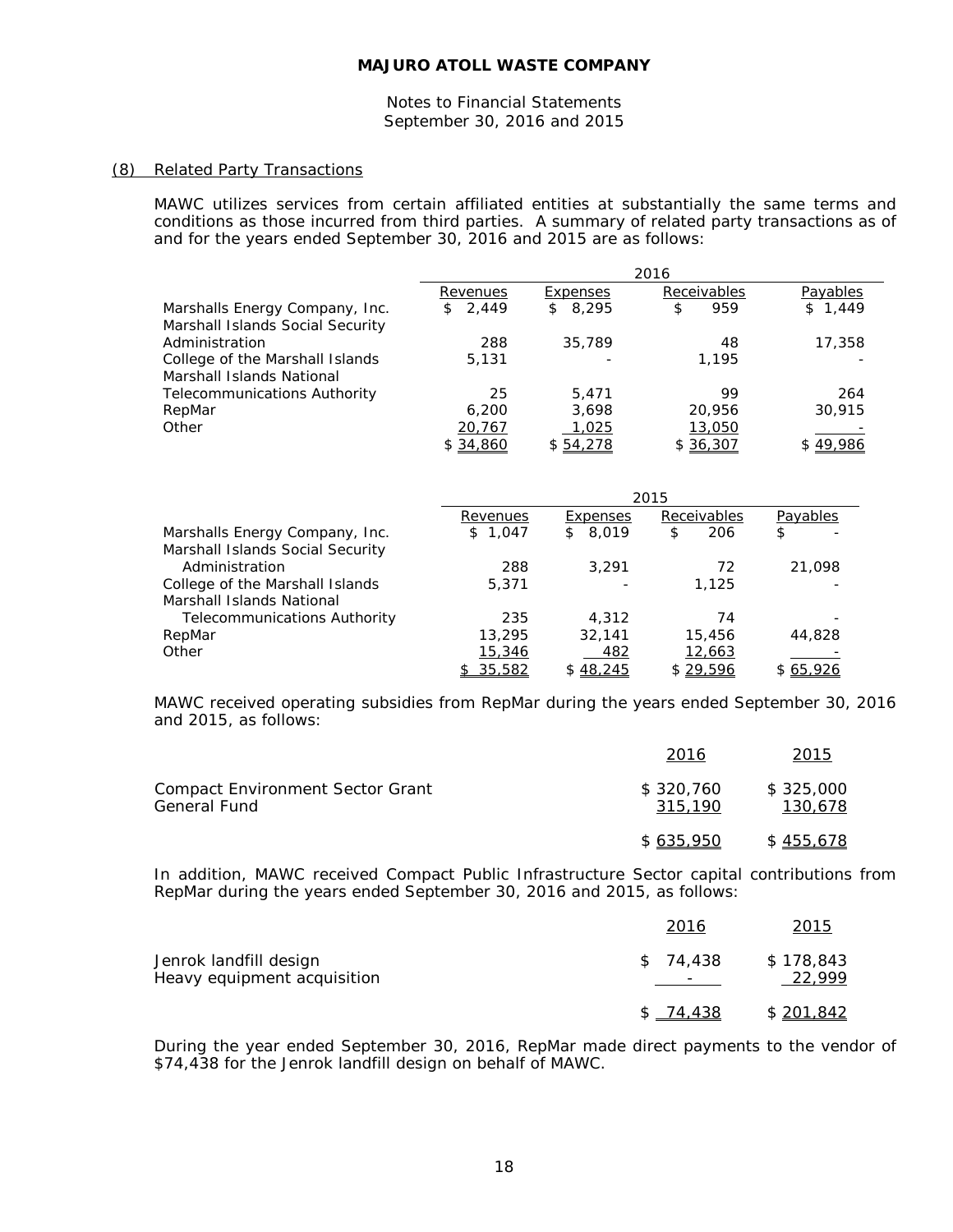Notes to Financial Statements September 30, 2016 and 2015

#### (9) Contingencies

#### Going Concern

The accompanying financial statements have been prepared in conformity with accounting principles generally accepted in the United States of America, which contemplates the continuation of MAWC as a going concern. MAWC sustained substantial operating losses during the years ended September 30, 2016 and 2015 of \$726,952 and \$704,828, respectively. Management acknowledges that it is currently dependent on RepMar for cash funding in order to maintain MAWC as a going concern. Although RepMar has provided funding in the past, MAWC does not have a formal agreement with RepMar to provide funds in the future. Management believes that the continuation of MAWC's operations is dependent upon the future financial support of RepMar, deferment in payment of certain liabilities, and/or significant improvements in operations.

In view of these matters, realization of a major portion of the assets in the accompanying statement of net position at September 30, 2016, is dependent upon continued operations of MAWC, which, in turn, is dependent upon MAWC's ability to provide service to its customers and the success of future operations. Management believes that actions presently being undertaken to revise MAWC's operating requirements, including the generation of positive cash flows from operations, and increasing the customer base, provide the opportunity for MAWC to continue as a going concern. For the year ended September 30, 2017, RepMar appropriated \$473,250 to MAWC for the purpose of funding operations and \$2,108,000 for capital purposes.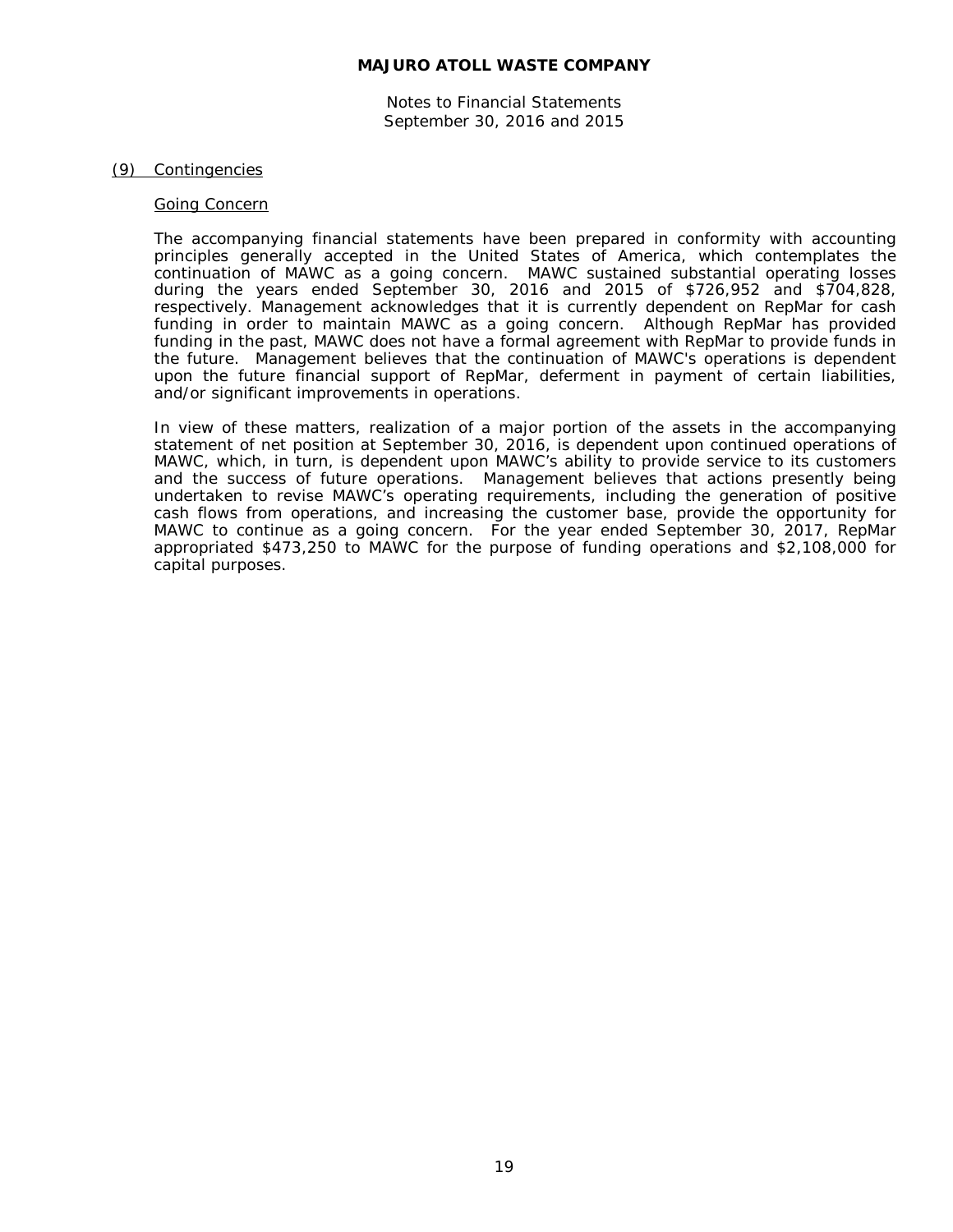

Deloitte & Touche LLP 361 South Marine Corps Drive Tamuning, GU 96913 USA

Tel: +1 (671) 646-3884 Fax: +1 (671) 649-4265

www.deloitte.com

#### **INDEPENDENT AUDITORS' REPORT ON INTERNAL CONTROL OVER FINANCIAL REPORTING AND ON COMPLIANCE AND OTHER MATTERS BASED ON AN AUDIT OF FINANCIAL STATEMENTS PERFORMED IN ACCORDANCE WITH** *GOVERNMENT AUDITING STANDARDS*

Board of Directors Majuro Atoll Waste Company:

We have audited, in accordance with the auditing standards generally accepted in the United States of America and the standards applicable to financial audits contained in *Government Auditing Standards* issued by the Comptroller General of the United States, the financial statements of the Majuro Atoll Waste Company (MAWC), which comprise the statement of net position as of September 30, 2016, and the related statements of revenues, expenses, and change in net position and of cash flows for the year then ended, and the related notes to the financial statements, and have issued our report thereon dated June 16, 2017. Our report included an emphasis-of-matter paragraph regarding a going concern uncertainty.

## **Internal Control Over Financial Reporting**

In planning and performing our audit of the financial statements, we considered MAWC's internal control over financial reporting (internal control) to determine the audit procedures that are appropriate in the circumstances for the purpose of expressing our opinion on the financial statements, but not for the purpose of expressing an opinion on the effectiveness of MAWC's internal control. Accordingly, we do not express an opinion on the effectiveness of MAWC's internal control.

A *deficiency in internal control* exists when the design or operation of a control does not allow management or employees, in the normal course of performing their assigned functions, to prevent, or detect and correct, misstatements on a timely basis. A *material weakness* is a deficiency, or a combination of deficiencies, in internal control such that there is a reasonable possibility that a material misstatement of the entity's financial statements will not be prevented, or detected and corrected on a timely basis. A *significant deficiency* is a deficiency, or a combination of deficiencies, in internal control that is less severe than a material weakness, yet important enough to merit attention by those charged with governance.

Our consideration of internal control was for the limited purpose described in the first paragraph of this section and was not designed to identify all deficiencies in internal control that might be material weaknesses or significant deficiencies and therefore, material weaknesses or significant deficiencies may exist that were not identified. We did identify certain deficiencies in internal control, described in the accompanying Schedule of Findings and Responses as item 2016-001 that we consider to be material weaknesses.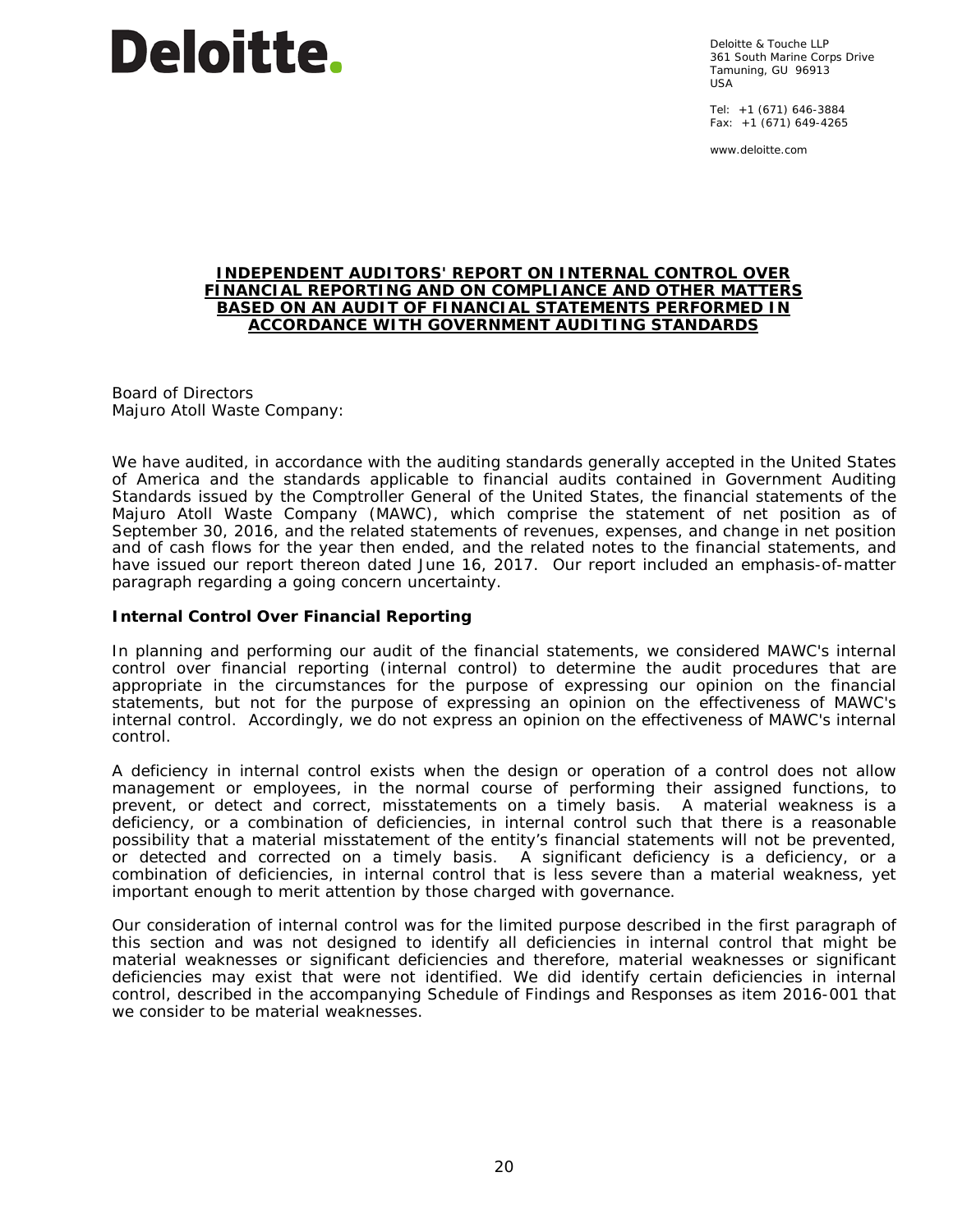# **Deloitte.**

# **Compliance and Other Matters**

As part of obtaining reasonable assurance about whether MAWC's financial statements are free of material misstatement, we performed tests of its compliance with certain provisions of laws, regulations, contracts, and grant agreements, noncompliance with which could have a direct and material effect on the determination of financial statement amounts. However, providing an opinion on compliance with those provisions was not an objective of our audit, and accordingly, we do not express such an opinion. The results of our tests disclosed instances of noncompliance or other matters that are required to be reported under *Government Auditing Standards* and which are described in the accompanying Schedule of Findings and Responses as items 2016-002 and 2016- 003.

## **MAWC's Responses to Findings**

MAWC's responses to the findings identified in our audit are described in the accompanying Schedule of Findings and Responses. MAWC's responses were not subjected to the auditing procedures applied in the audit of the financial statements and, accordingly, we express no opinion on them.

## **Purpose of this Report**

The purpose of this report is solely to describe the scope of our testing of internal control and compliance and the results of that testing, and not to provide an opinion on the effectiveness of the entity's internal control or on compliance. This report is an integral part of an audit performed in accordance with *Government Auditing Standards* in considering the entity's internal control and compliance. Accordingly, this communication is not suitable for any other purpose.

 $\sqrt{\mu}$ 

June 16, 2017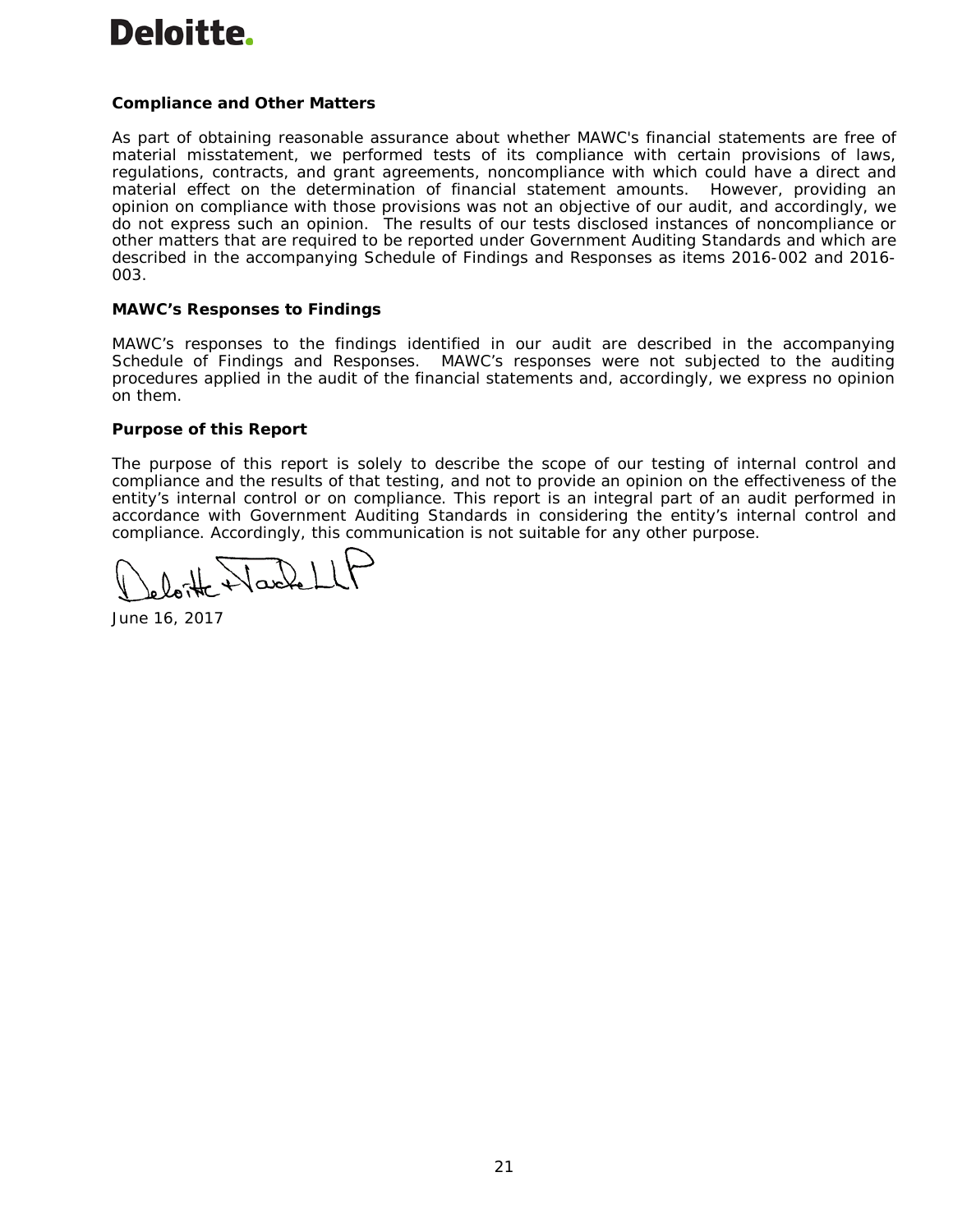Schedule of Findings and Responses Year Ended September 30, 2016

## Finding No. 2016-001

#### Financial Reporting

Criteria: Timely financial reporting should be facilitated by internal control structure conducive to the preparation and independent review of reconciliations of all significant general ledger accounts.

Condition: MAWC did not close fiscal year September 30, 2016 financial information (trial balance and subsidiary ledgers) until April 19, 2017.

Cause: The cause of the above condition is the lack of timely closing at year-end and the absence of timely reviews and reconciliations of all significant general ledger accounts.

Effect: The trial balance was not timely provided for audit purposes.

Recommendation: We recommend that MAWC implement internal control procedures to facilitate more timely general ledger reconciliation processes.

Auditee Response and Corrective Action Plan: We concur with the finding and agreed with the recommendation.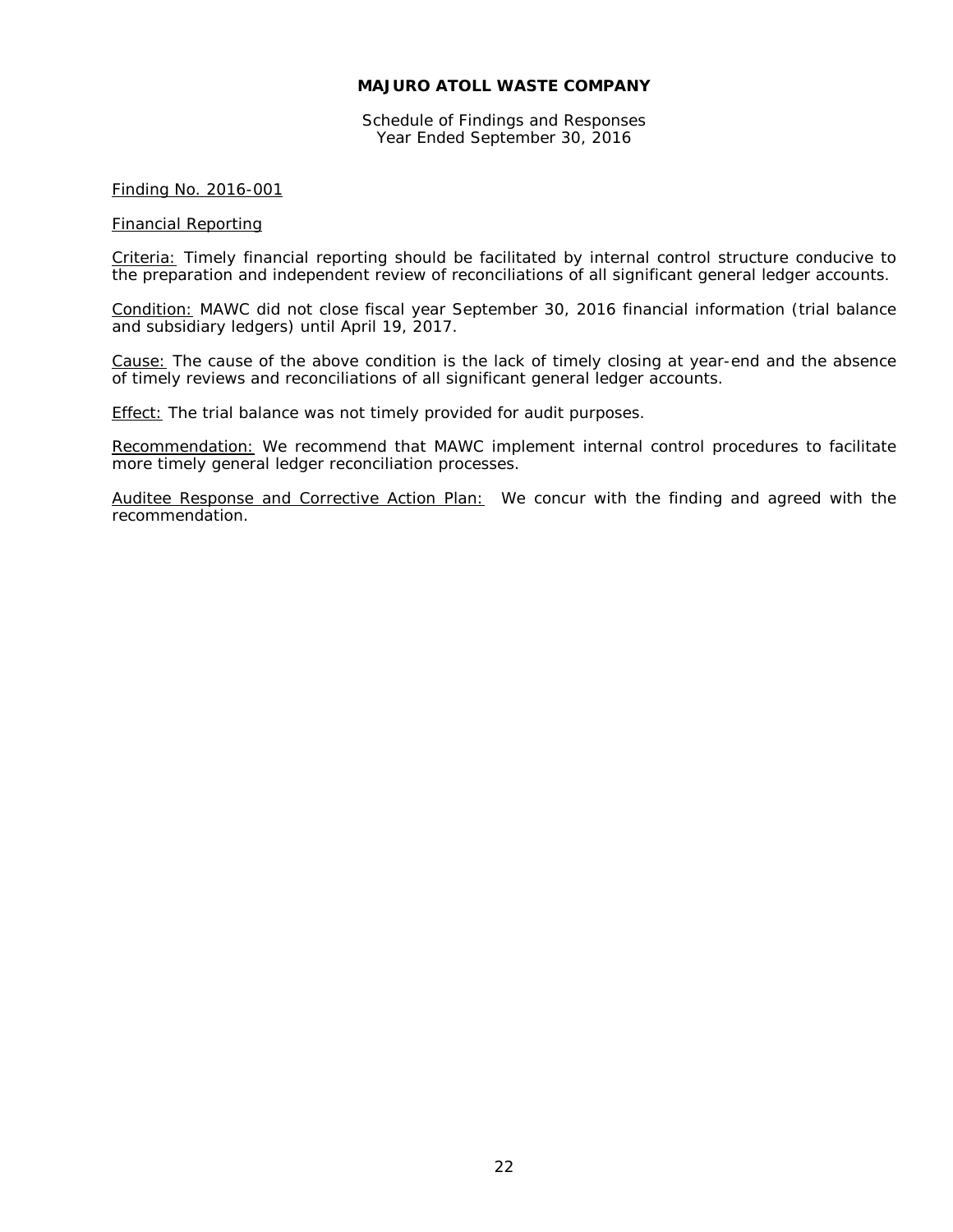Schedule of Findings and Responses, Continued Year Ended September 30, 2016

#### Finding No. 2016-002

#### Local Noncompliance

Criteria: 48 MIRC Chapter 1, Income Tax Act of 1989, Section 105, states that the employer shall once every four (4) weeks or thirteen times per year, pay taxes withheld under Section 104 under Chapter 1. The employer shall, along with the taxes, within two (2) weeks following the preceding four (4) week period make a full, true and correct return showing all wages and salaries paid by the employer to the employees during the preceding four (4) week period and showing the tax due and withheld thereon as provided in Section 104 of the Chapter.

Condition: MAWC filed and paid income taxes withheld for the year ended September 30, 2016 in a manner inconsistent with the criteria. Specifically, income taxes withheld for the year ended September 30, 2016 were filed but not paid as follows:

| Pay Period | Amount  |  |
|------------|---------|--|
| End        | Due     |  |
| 08/12/2016 | \$2,334 |  |
| 09/09/2016 | 2,175   |  |
| 10/07/2016 | 2,000   |  |
|            | 6,509   |  |

In addition, MAWC is delinquent with respect to income taxes withheld for the years ended September 30, 2015 and 2014 of \$12,886 and \$11,019, respectively, that remain unremitted as of September 30, 2016.

Cause: The cause of the above condition is the lack of policies and procedures to monitor timely filing of returns and payment of withheld income taxes.

Effect: The effect of the above condition is noncompliance with RepMar Income Tax Act of 1989, as amended.

Recommendation: We recommend that management establish policies and procedures to comply with the RepMar Income Tax Act of 1989, as amended.

Prior Year Status: The lack of compliance with the RMI Income Tax Act of 1989 was reported as a finding in the audits of MAWC for the fiscal years 2014 and 2015.

Auditee Response and Corrective Action Plan: We concur with the finding and agreed with the recommendation.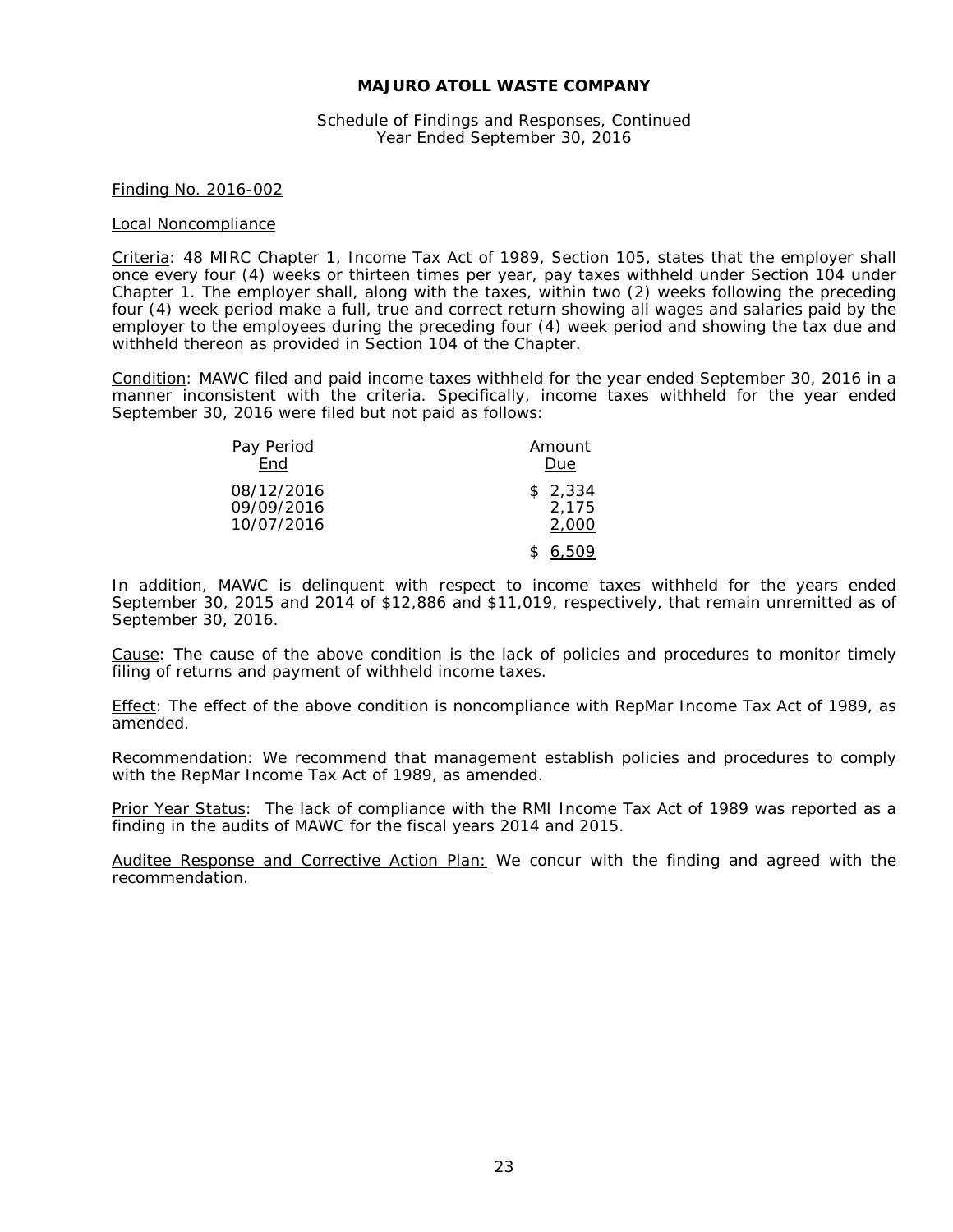Schedule of Findings and Responses, Continued Year Ended September 30, 2016

Finding No. 2016-003

#### Local Noncompliance

Criteria: RepMar's Procurement Code states the following:

- (a) Section 124 unless otherwise authorized by law, all Government contracts shall be awarded by competitive sealed bidding.
- (b) Section 127 procurement of goods and services not exceeding \$25,000 may be made in accordance with small purchase procedures promulgated by Repmar's Policy Office; provided, however, that procurement requirements shall not be artificially divided so as to constitute a small purchase under this Section. Small purchase procedures are those relatively simple and informal methods for securing services, supplies, or other property that do not cost more than \$25,000. RepMar's Ministry of Finance has previously declared that if small purchase procedures are used, price or rate quotations shall be obtained from an adequate number of qualified sources.
- (c) Section 128 a contract may be awarded for a supply, service, or construction item without competition when it is determined in writing that there is only one source for the required supply, service, or construction item.
- (d) Section 129 notwithstanding any other provision of this Act, emergency procurement may be made when there exists a threat to public health, welfare, or safety under emergency conditions as defined in regulations promulgated by the Policy Office; provided, that such emergency procurement shall be made with such competition as is practicable under the circumstances. A written determination of the basis for the emergence and for the selection of the particular contractor shall be included in the contract file.

Condition: MAWC contracted to buy a \$102,268 incinerator which was not awarded in accordance with the criteria. The choice of the vendor was made by the members of MAWC Board of Directors from three proposals that did not undergo competitive sealed bidding.

In addition, purchases of \$2,496 of fuel and oil were not adequately documented to evidence compliance with the criteria.

Cause: The cause of the above condition is a lack of planning and adequate internal control policies and procedures requiring documentation of procurement procedures and compliance with RepMar's Procurement Code.

Effect: The effect of the above condition is noncompliance with RepMar's Procurement Code.

Recommendation: We recommend that management establish adequate internal control policies and procedures requiring compliance with RepMar's Procurement Code.

Auditee Response and Corrective Action Plan: We concur with the finding and agreed with the recommendation.